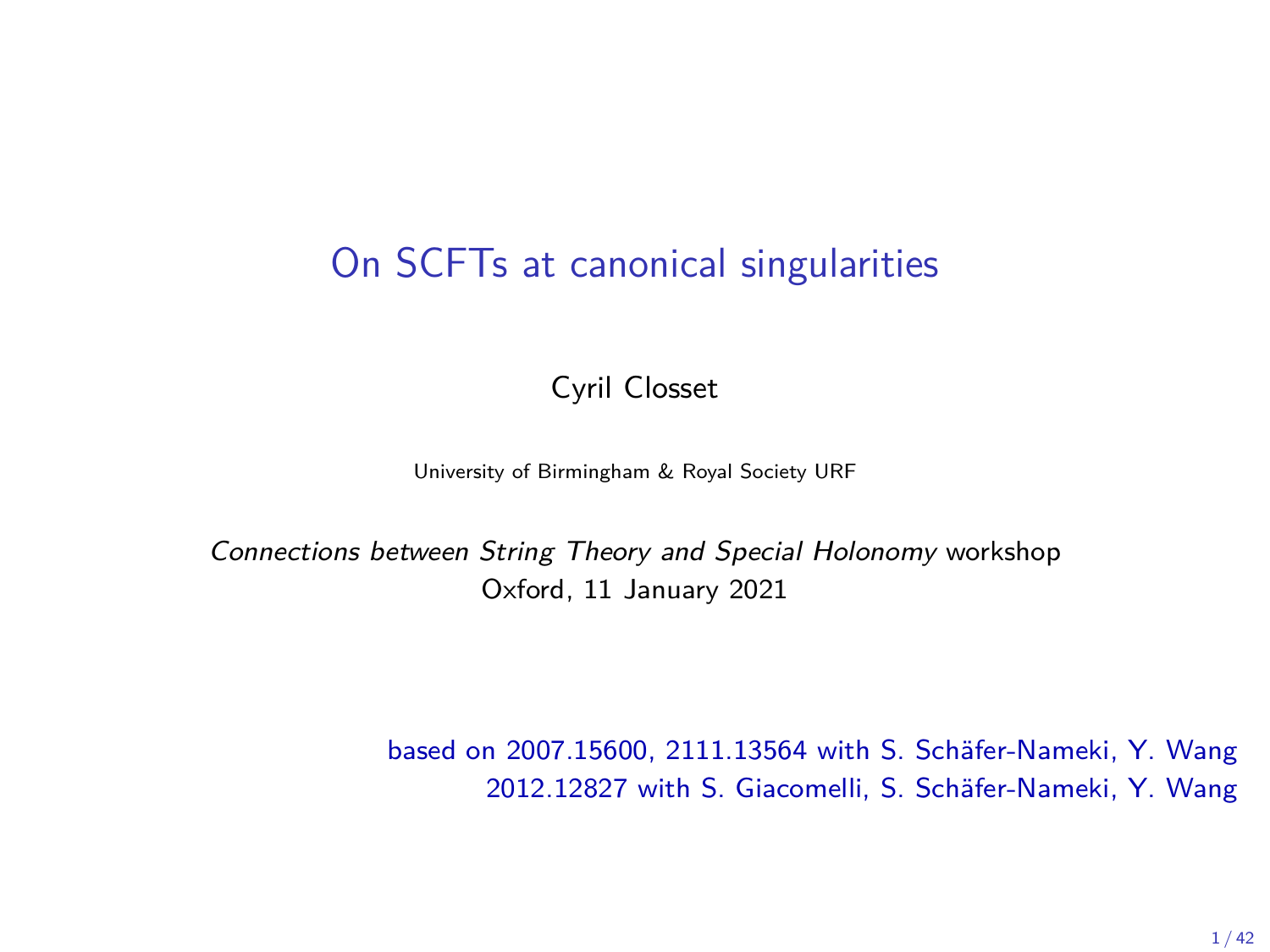[4d SCFTs \(Type IIB\)](#page-15-0)

[5d SCFTs \(M-theory\)](#page-29-0)

[Magnetic quiverines](#page-34-0)

**[Outlook](#page-40-0)**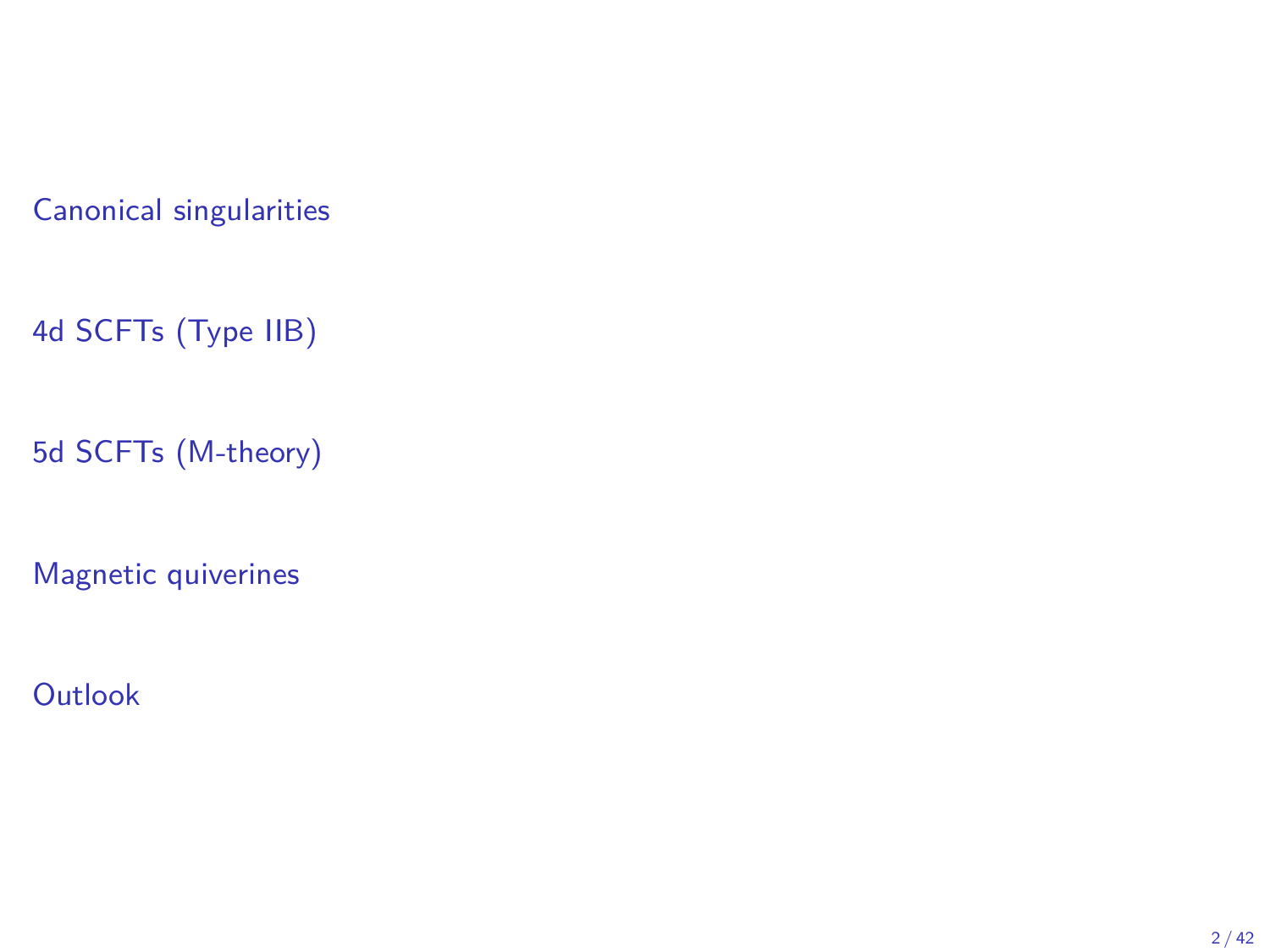## <span id="page-2-0"></span>[Canonical singularities](#page-2-0)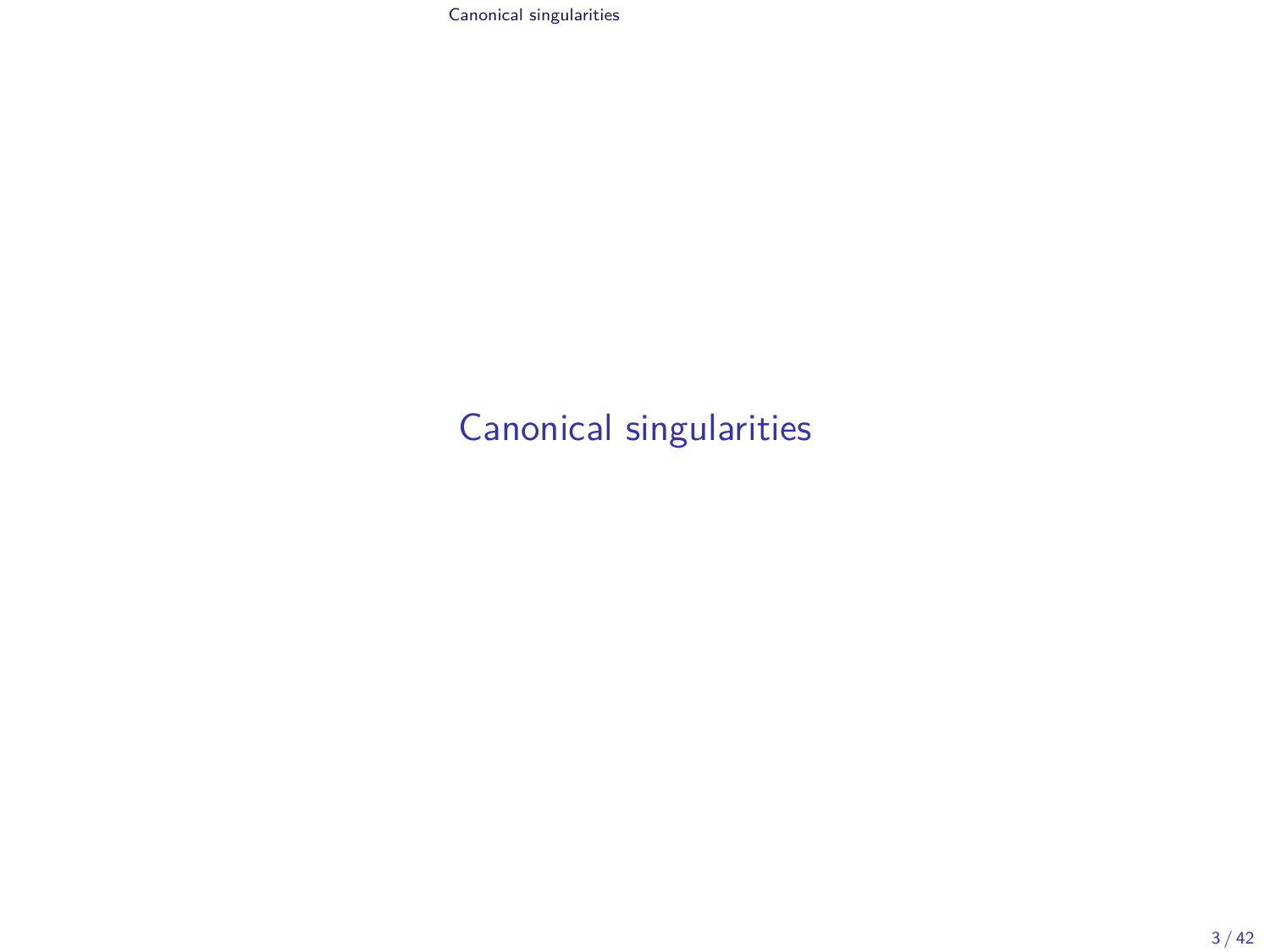"Compactification" on Calabi-Yau threefolds

Let us start at the begining.

On a manifold **X**, reduced holonomy implies the existence of Killing spinors, which imply "space-time supersymmetry" for string theory compactified on **X**.

Let **X** be a Calabi-Yau threefold ( $\mathcal{K}_{\mathbf{X}} \cong 0$ ).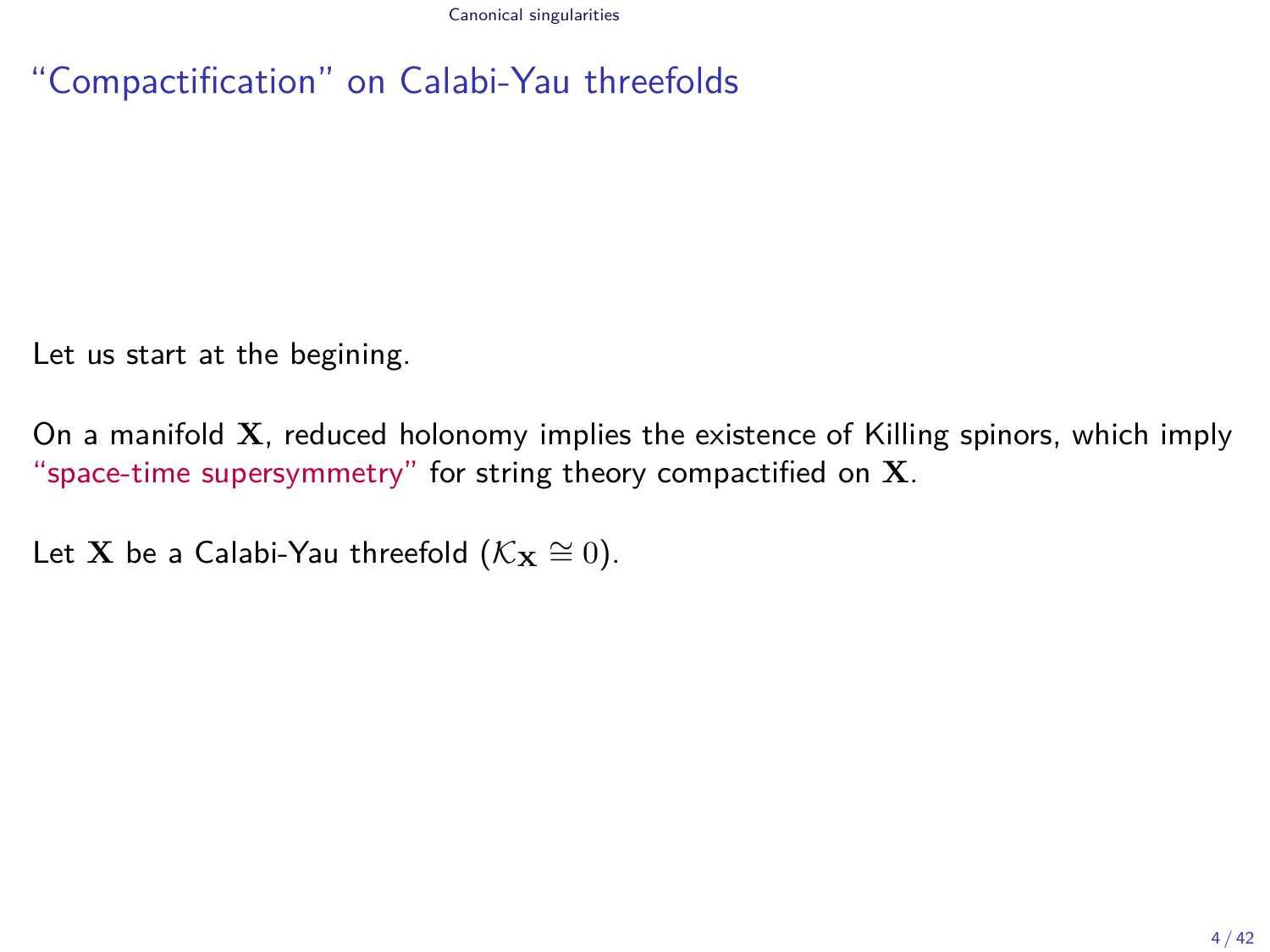"Compactification" on Calabi-Yau threefolds

In Type II string theory, we consider:

 $\mathbb{R}^4 \times \mathbf{X} \qquad (4+6=10) \qquad \rightarrow \quad$  4d  $\mathcal{N}=2$  supersymmetry

In M-theory, we consider:

 $\mathbb{R}^5 \times \mathbf{X} \qquad (5 + 6 = 11) \qquad \rightarrow \quad$  5d  $\mathcal{N} = 1$  supersymmetry

The two setup are simply related:

 $\operatorname{\mathsf{M-theory}}$  on  $\mathbb{R}^4 \times S^1 \times \mathbf{X} \quad \quad \longleftrightarrow \quad \quad \textsf{Type IIA on } \mathbb{R}^4 \times \mathbf{X}$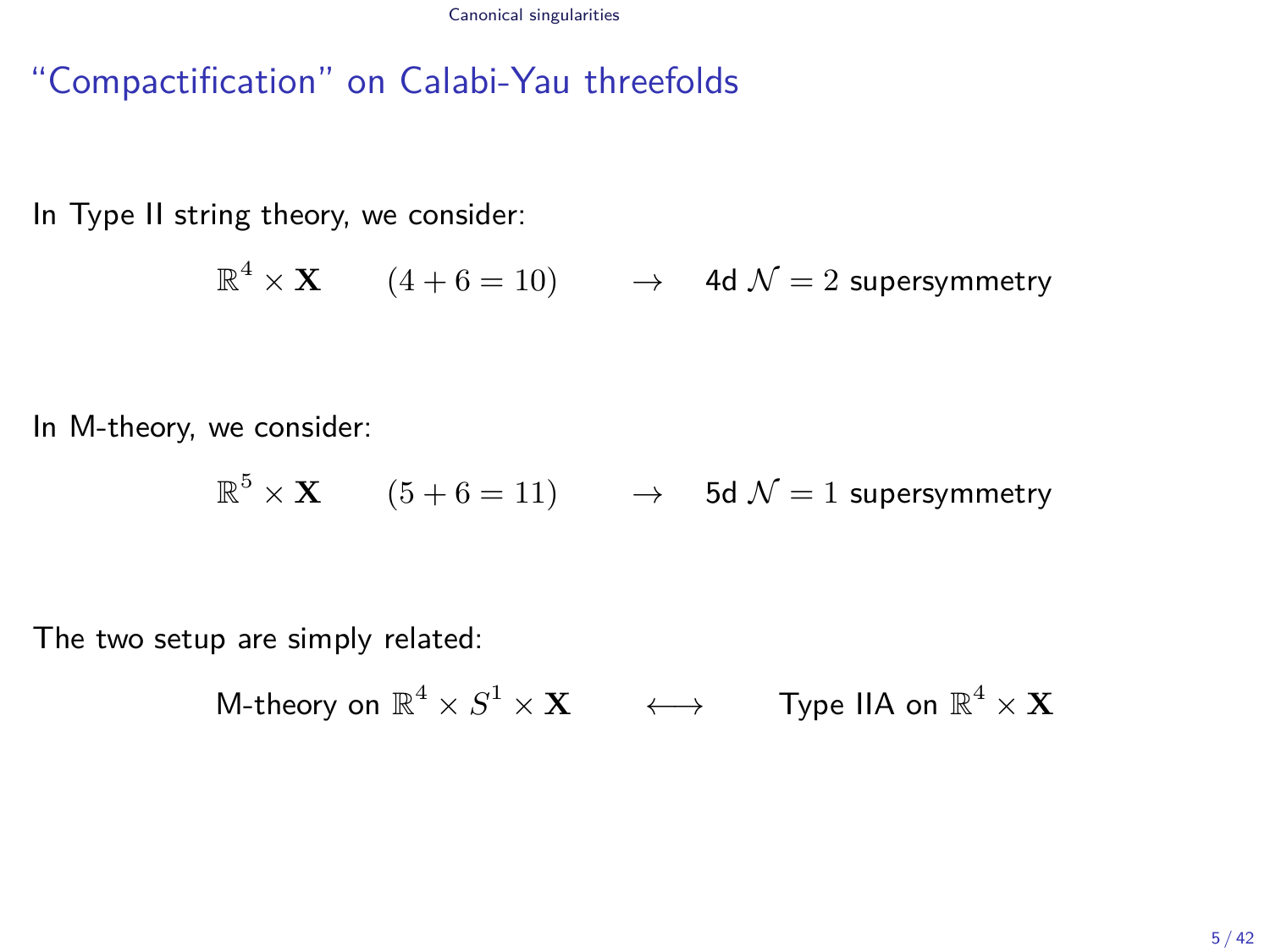### Non-compact threefolds and singularities

If **X** is compact, the space-time theory is a quantum gravity theory with:

$$
G_N \sim \frac{1}{\text{vol}(\mathbf{X})}
$$

At large volume, and assuming **X** is smooth, the supergravity approximation is valid.

Instead, we are interested in **X non-compact.** Then, in the strict IR limit, we expect to have a supersymmetric quantum field theory (SQFT) on  $\mathbb{R}^d$   $(d=4$  or  $d=5)$ :

 $\mathbf{X} \ \mapsto \ \mathrm{SQFT}_d[\mathbf{X}]$ 

The SQFT description is an effective low-energy description which breaks down at:

$$
\mu > \frac{1}{\text{vol}(\mathcal{C}_n)}, \qquad \mathcal{C}_n \subset \mathbf{X},
$$

and its UV completion, in general, is the full string theory in 10d (or M-theory in 11d).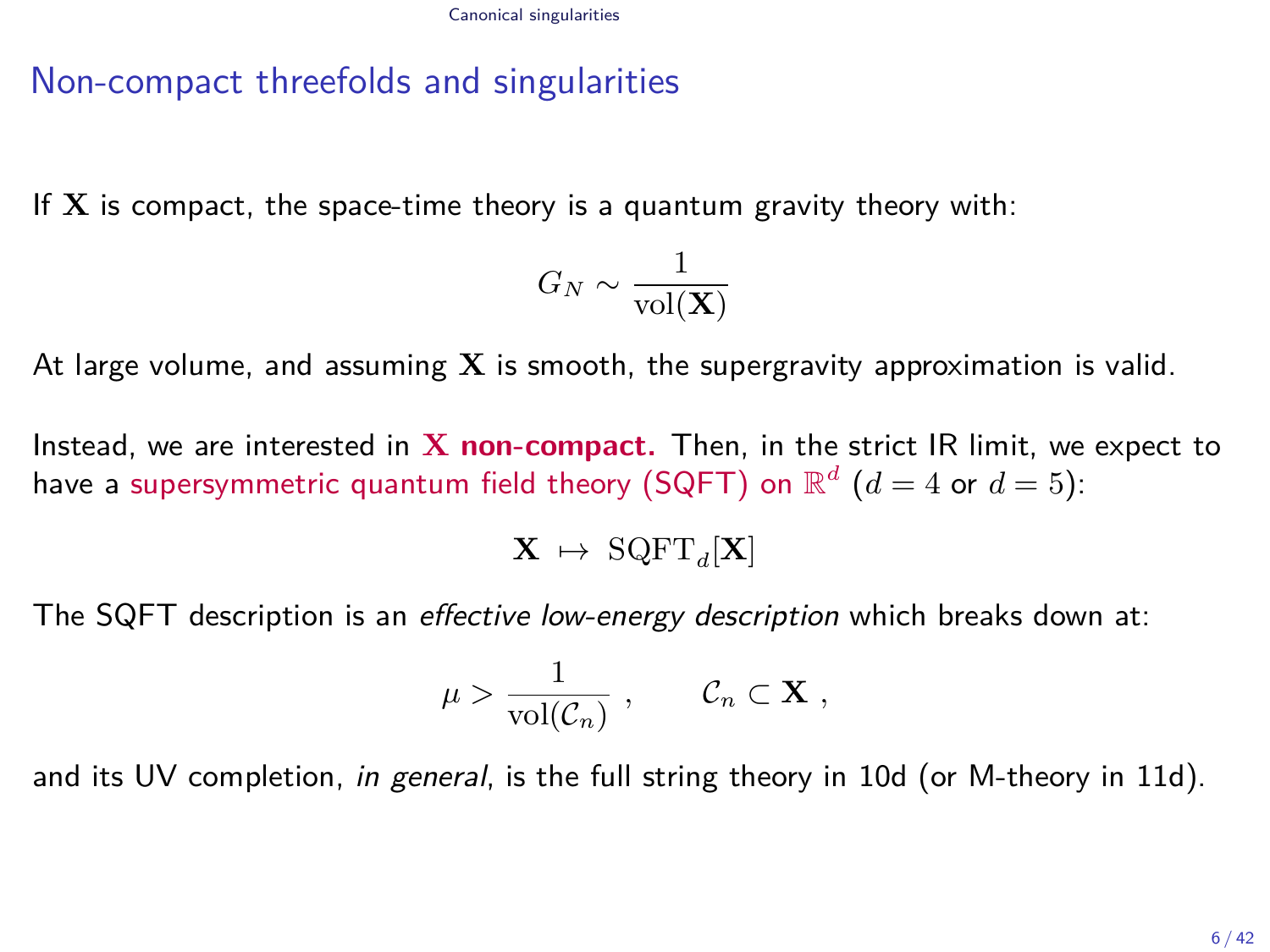### Non-compact threefolds and singularities

The 'interesting' SQFTs are the well-defined ones  $-$  *i.e.* UV complete ones. By the heuristic discussion above, we obtain such theories in a limit when all n-cycles inside **X** obtain vanishing volumes, if such a limit exists (by tuning moduli).

We then need to consider singularities.

Example: **X** is a cone over a smooth Sasaki-Einstein five-manifold  $L_5$ , with the conical Ricci-flat metric:

$$
ds2(X) = dr2 + r2 ds2(L5)
$$

Note: In the rest of this talk, we ignore important questions about the metric, and give a purely algebraic description of **X**.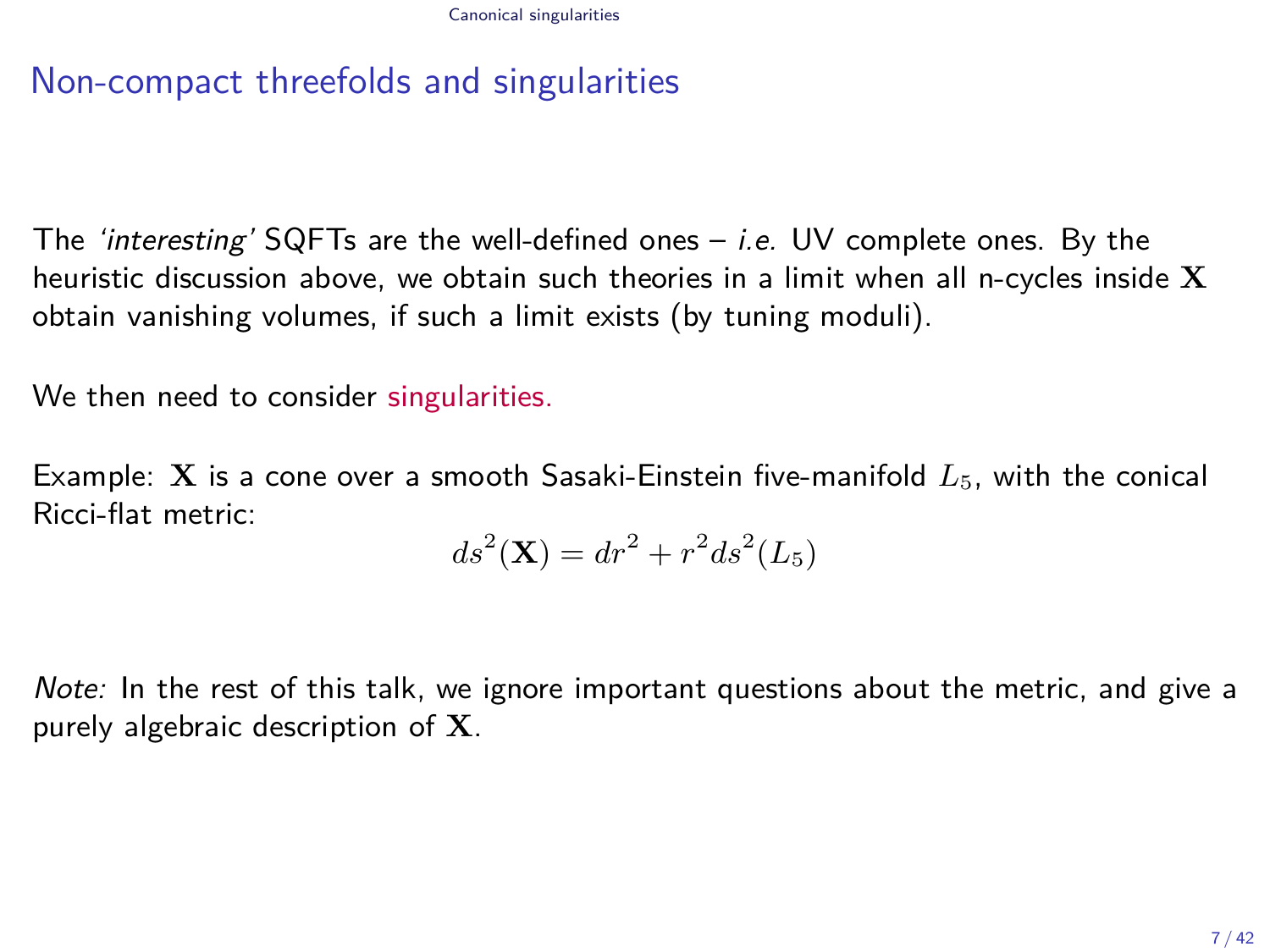Mathematically, our main object of study will be (threefold) canonical singularities.

### $\bm{Definitions:}$   $\bm{\mathsf{[Refinit}]}$

A canonical singularity is a threefold **X** with a single isolated singularity such that:

- (i)  $K_{\mathbf{X}}$  is Cartier;
- (ii) for any resolution  $\pi : \tilde{\mathbf{X}} \to \mathbf{X}$ , with exceptional divisors  $E_i$ , we have:

$$
\mathcal{K}_{\tilde{\mathbf{X}}} = \pi^*(\mathcal{K}_{\mathbf{X}}) + \sum_i a_i E_i \quad \text{with} \quad a_i \geq 0 \ , \forall i \ .
$$

A terminal singularity is a canonical singularity with  $a_i > 0$ ,  $\forall i$ .

If  $a_i = 0$ ,  $\forall i$ , we say that the canonical singularity 'admits a crepant resolution', or that it is smoothable. The resulting smooth threefold  $\bar{X}$  is a local Calabi-Yau.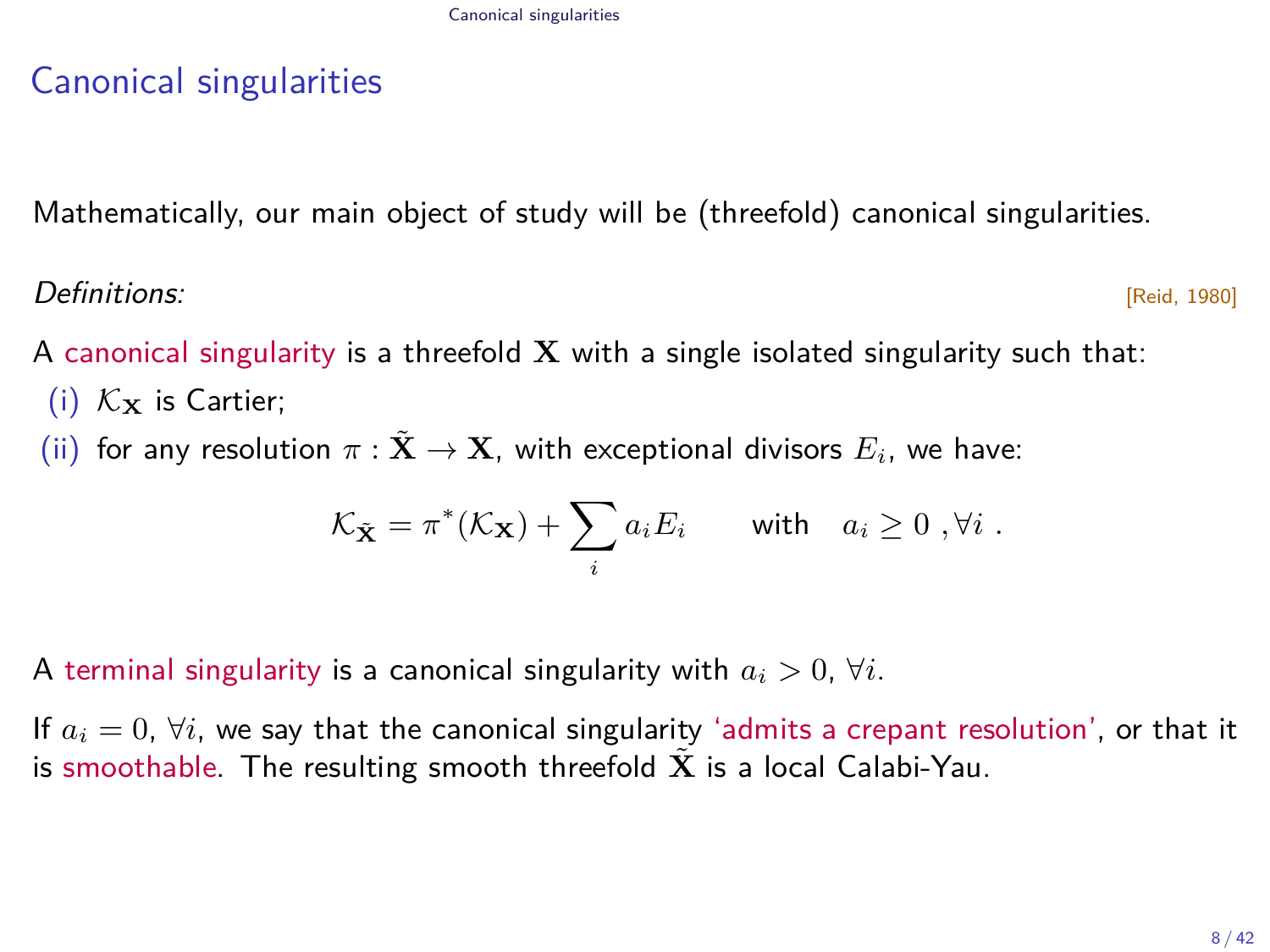### The rank *r* of a canonical singularity **X**

Generally, we have  $a_i = 0$  for only some of the  $E_i$ 's. The canonical singularity **X** then admit a partial crepant resolution with residual terminal singularities.



We denote by r the number of crepant exceptional divisors. That number is independent of the choice of resolution. We will call this 'the rank of **X**'.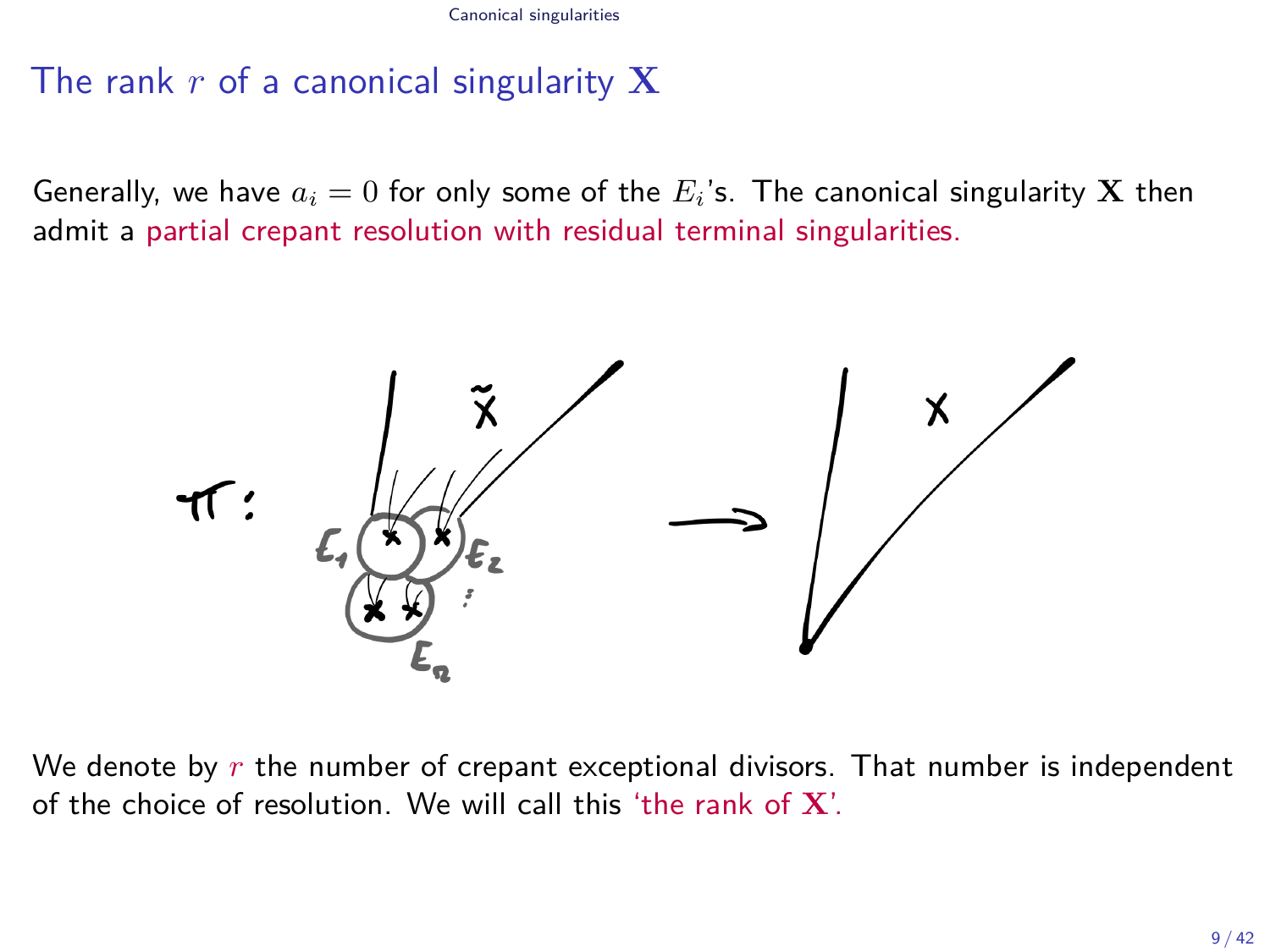### Isolated hypersurface singularities

For simplicity, we will focus on a particularly simple class of canonical singularities: the quasi-homogeneous isolated hypersurface singularities (IHS):

$$
\mathbf{X} = \{F(x_1, \cdots, x_n) = 0 \mid (x_1, \cdots, x_n) \in \mathbb{C}^n\},
$$

with an isolated singularity at the origin. By the quasi-homogeneity condition:

$$
F(\lambda^q x) = \lambda F(x) , \qquad \lambda \in \mathbb{C}^*
$$

the singularity **X** is essentially determined by the scaling weights  $q_i \in \mathbb{Q}_{>0}$ . We will call two singularities  $F_1(x) = 0$  and  $F_2(x) = 0$  'physically equivalent' if their ordered scaling weights are the same.

The IHS is a canonical singularity if and only if:

$$
\sum_{i=1}^{n} q_i > \frac{n-2}{2}
$$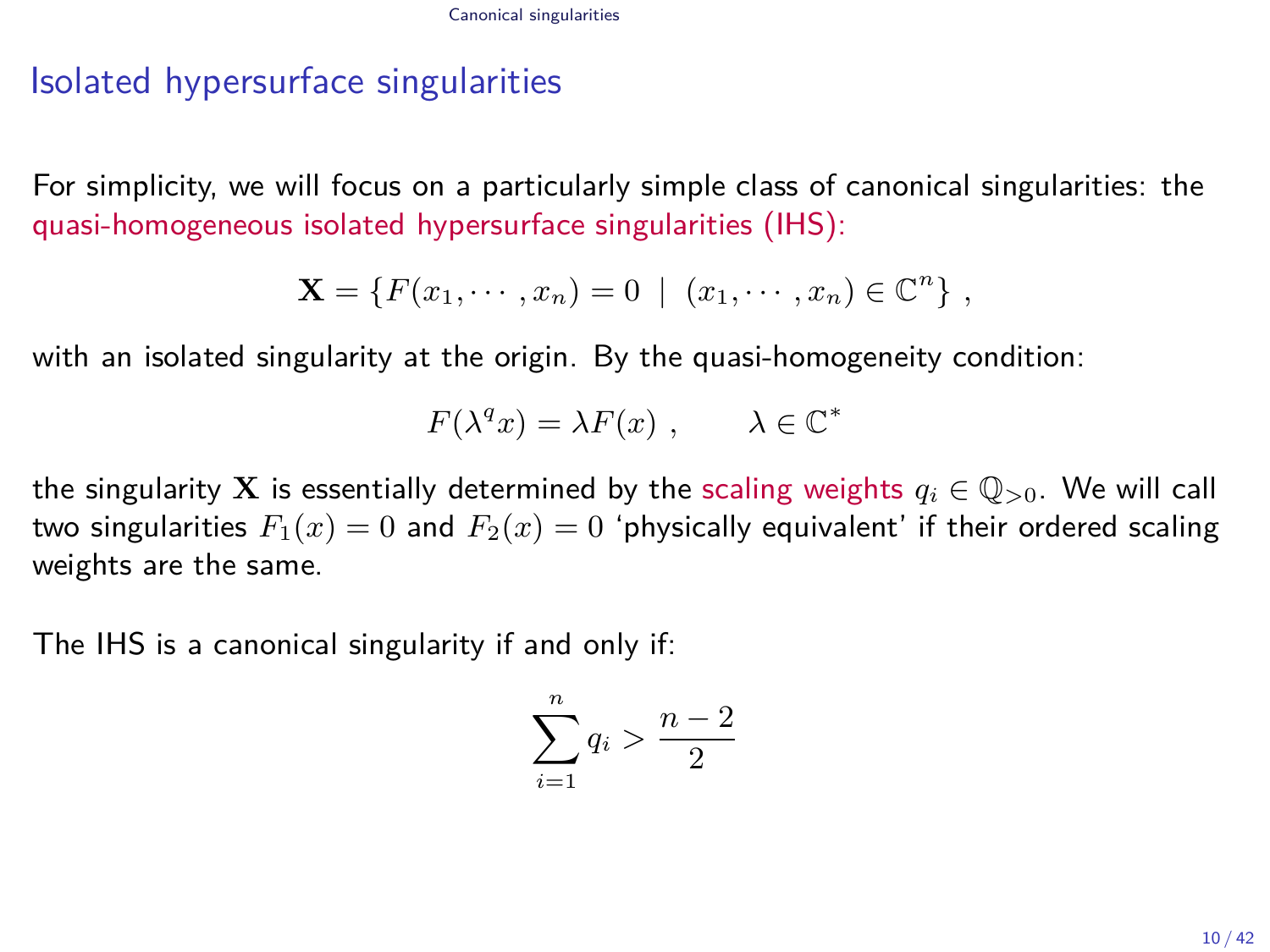### Isolated hypersurface singularities

For twofolds  $(n = 3)$ , we have the well-known ADE (a.k.a. Du Val) surface singularities:

 $A_n$  :  $x^2 + y^2 + z^{n+1}$ ,  $E_6$  :  $x^2 + y^3 + z^4$  $D_n$  :  $x^2 + y^2z + z^{n-1}$ ,  $E_7$  :  $x^2 + y^3 + yz^3$   $E_8$  :  $x^2 + y^3 + z^5$ 

For threefolds  $(n = 4)$ , there is a full classification of quasi-homogeneous polynomials [Kreuzer, Skarke , 1992], which can be divided into 19 'Types'.

[Yau, Yu, 2005; Xie, Yau, 2015; Davenport, Melnikov, 2016; CC, Schäfer-Nameki, Wang, 2021].

Example: The simplest type is:

Type I: 
$$
F = x_1^a + x_2^b + x_3^c + x_4^d
$$
,  $(q_i) = \left(\frac{1}{a}, \frac{1}{b}, \frac{1}{c}, \frac{1}{d}\right)$ .

For a canonical singularity, we then need:

$$
\frac{1}{a}+\frac{1}{b}+\frac{1}{c}+\frac{1}{d}>1
$$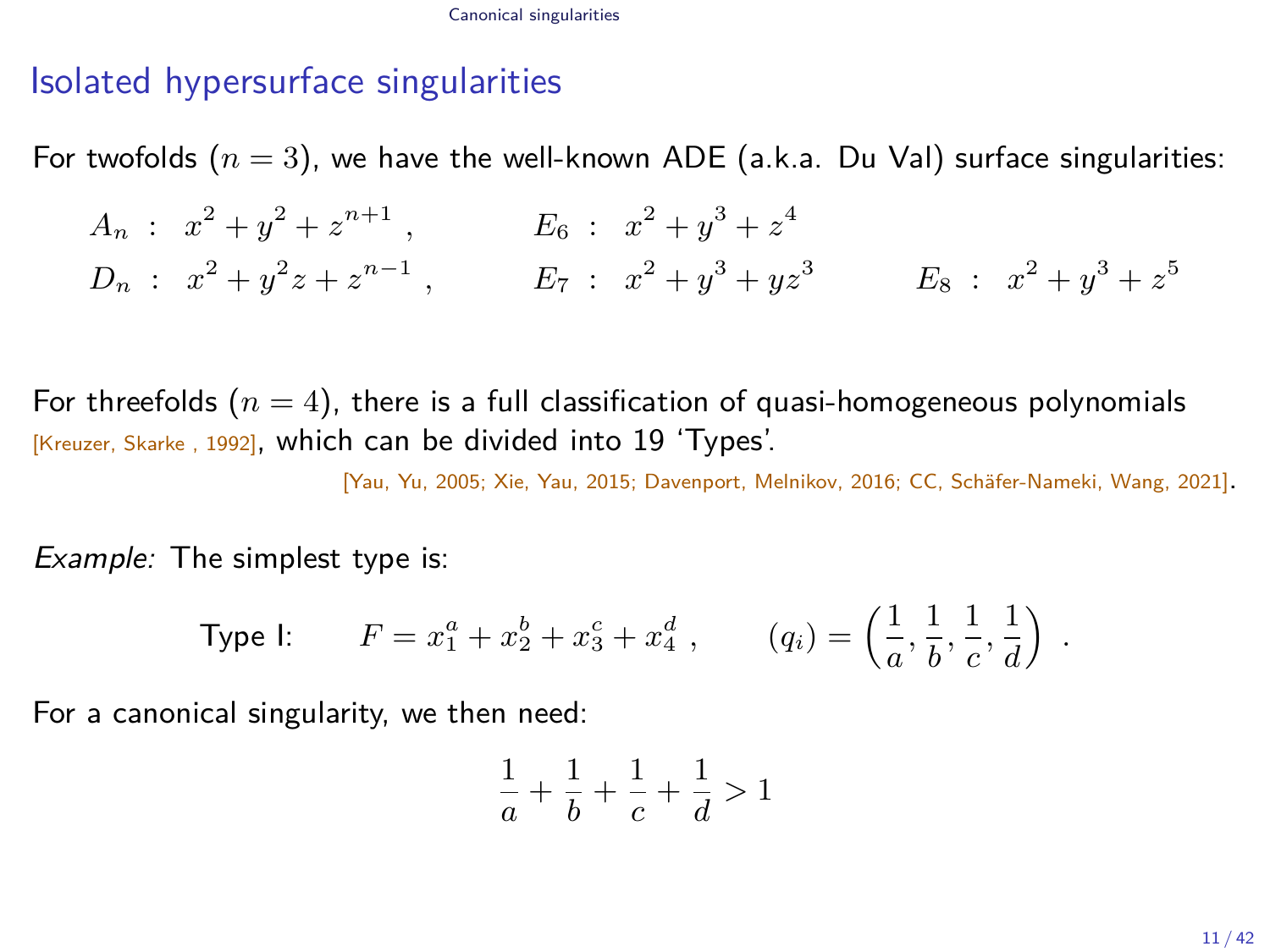### Resolutions: divisors, curves, and three-cycles

Crepant resolutions give a (partial) smoothing of **X**. In string theory, we view the resolution as a continuous process by tuning complexified Kähler structure moduli:

$$
t_{\mathcal{C}} = \int_{\mathcal{C}} (B + i\omega)
$$

We can take a basis of divisors and curves of **X** to span the homology groups:

$$
[\mathcal{C}] \in H_2(\tilde{\mathbf{X}}, \mathbb{Z}) \cong \mathbb{Z}^{r+f} , \qquad [E] \in H_4(\tilde{\mathbf{X}}, \mathbb{Z}) \cong \mathbb{Z}^r .
$$

Here, *f* will be called the flavor rank. It is the number of 'unpaired' compact 2-cycles inside  $\tilde{\mathbf{X}}$ . It is also the rank of the divisor class group of  $\mathbf{X}$ ,

$$
f = \rho(\mathbf{X})
$$

Interestingly, the resolution  $\tilde{\mathbf{X}}$  also generally has non-trivial 3-cycles:  $\begin{bmatrix} \text{Caibar, 2005} \end{bmatrix}$ 

$$
H_3(\tilde{\mathbf{X}}, \mathbb{Z}) \cong \mathbb{Z}^{b_3} , \qquad b_3 = 2 \sum_{i=1}^r g_i ,
$$

which come about because the exceptional divisors  $E_i$  are ruled surfaces over genus- $g_i$ curves.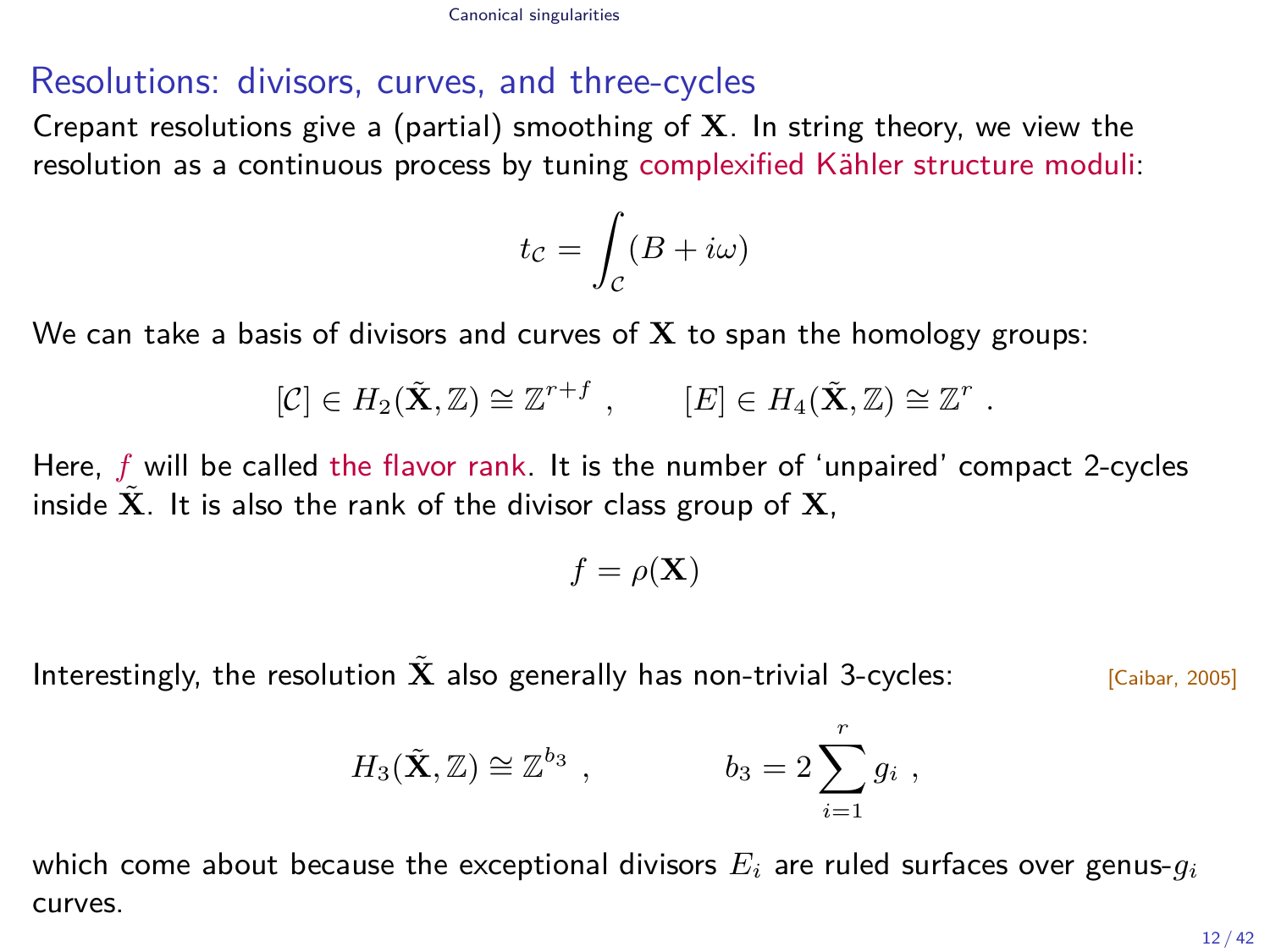### Deformation and Milnor ring

Another way to 'smoothen' a singularity is to deform it. For an IHS, this means:

$$
\widehat{\mathbf{X}} = \left\{ \widehat{F}(x) \equiv F(x) + \sum_{l=1}^{\mu} t_l x^{m_l} = 0 \right\},\,
$$

with the monomials  $x^{\mathfrak{m}} = x_1^{\mathfrak{m}_1} \cdots x_4^{\mathfrak{m}_4}$  a basis of the Milnor ring:

$$
\mathcal{M}(F) = \mathbb{C}[x_1, x_2, x_3, x_4]/\mathcal{J}, \qquad \mathcal{J} \equiv (\partial_{x_1} F, \cdots, \partial_{x_4} F) .
$$

We assign a scaling weight  $q[t_l]$  to these monomial in the natural way:

$$
Q_l = q(\mathfrak{m}_l) \equiv \sum_{i=1}^4 q_i \mathfrak{m}_{l,i} .
$$

and define:

$$
\ell_l = Q_l + \sum_{i=1}^4 q_i - 1 ,
$$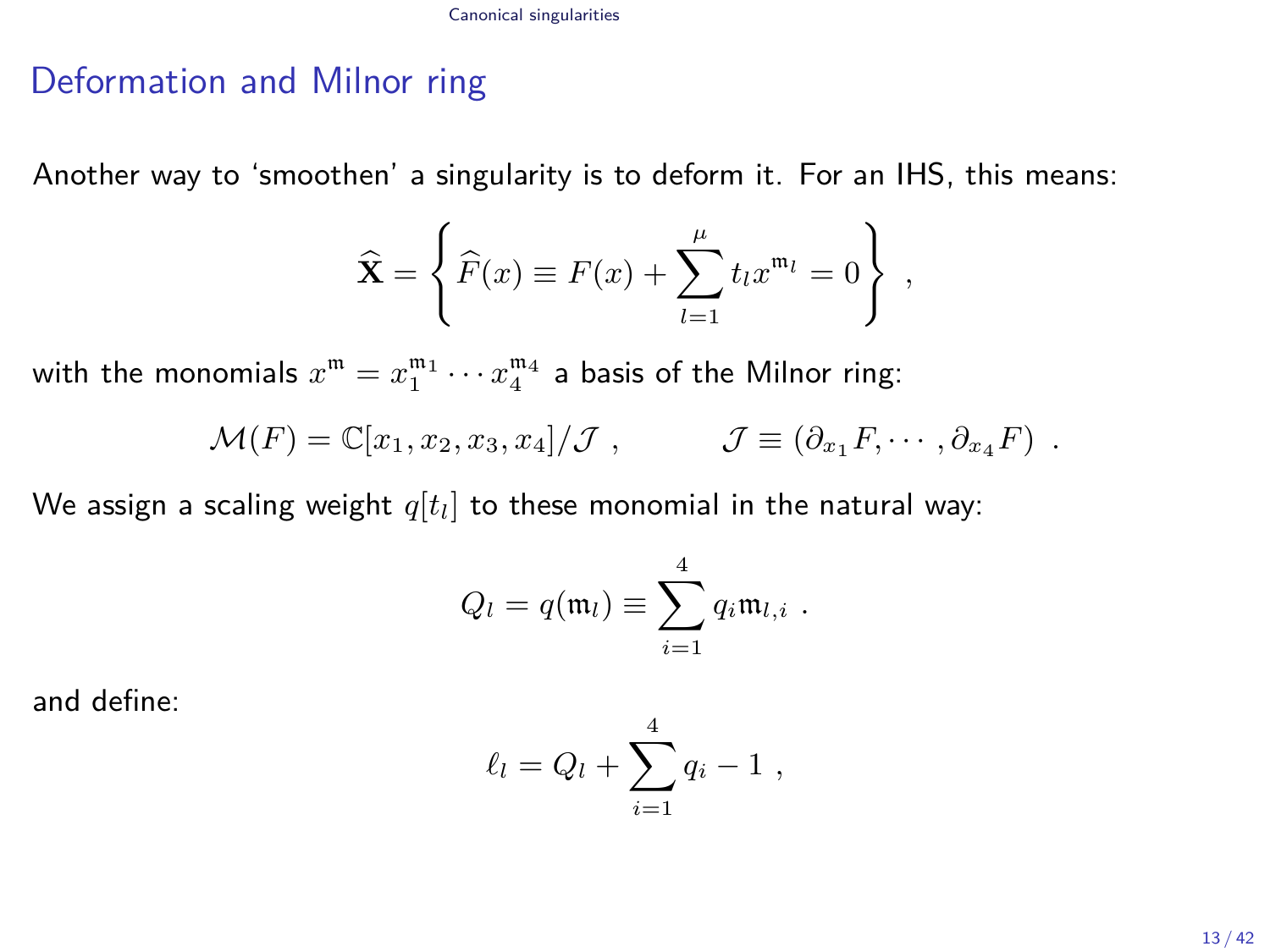### Deformation and singularity spectrum

The spectrum of the singularity **X** is the ordered set of  $\mu$  rational numbers:

$$
\mathcal{S}_{\mathbf{X}} = \{\ell_l\}_{l=1}^{\mu} , \qquad \ell_1 \leq \ell_2 \leq \cdots \leq \ell_{\mu} ,
$$

with  $\mu \equiv \dim \mathcal{M}(F)$  the Milnor number.

Some non-trivial facts, provided that **X** is canonical: [Arnold et al., 1981; Caibar, 2005]

- $\triangleright$  S<sub>X</sub> ∈ (0, 2).
- In the spectral numbers such that  $\ell_l \neq 1$  come in pairs:

$$
\ell_l+\ell_{\mu-l+1}=2 \qquad \text{if} \qquad \ell_l<1
$$

 $\blacktriangleright$  the number of unpaired spectral numbers is the flavor rank:

$$
\#\{\ell_l|\ell_l=1\}=f=\rho(\mathbf{X})\ .
$$

We then write the Milnor number as:

$$
\mu = 2\widehat{r} + f \; .
$$

Here,  $\hat{r}$  will be called 'the 4d rank'.

The homotopy type of  $\widehat{\mathbf{X}}$  is that of a bouquet of 3-spheres, and:

$$
H_3(\widehat{\mathbf{X}},\mathbb{Z})\cong \mathbb{Z}^\mu
$$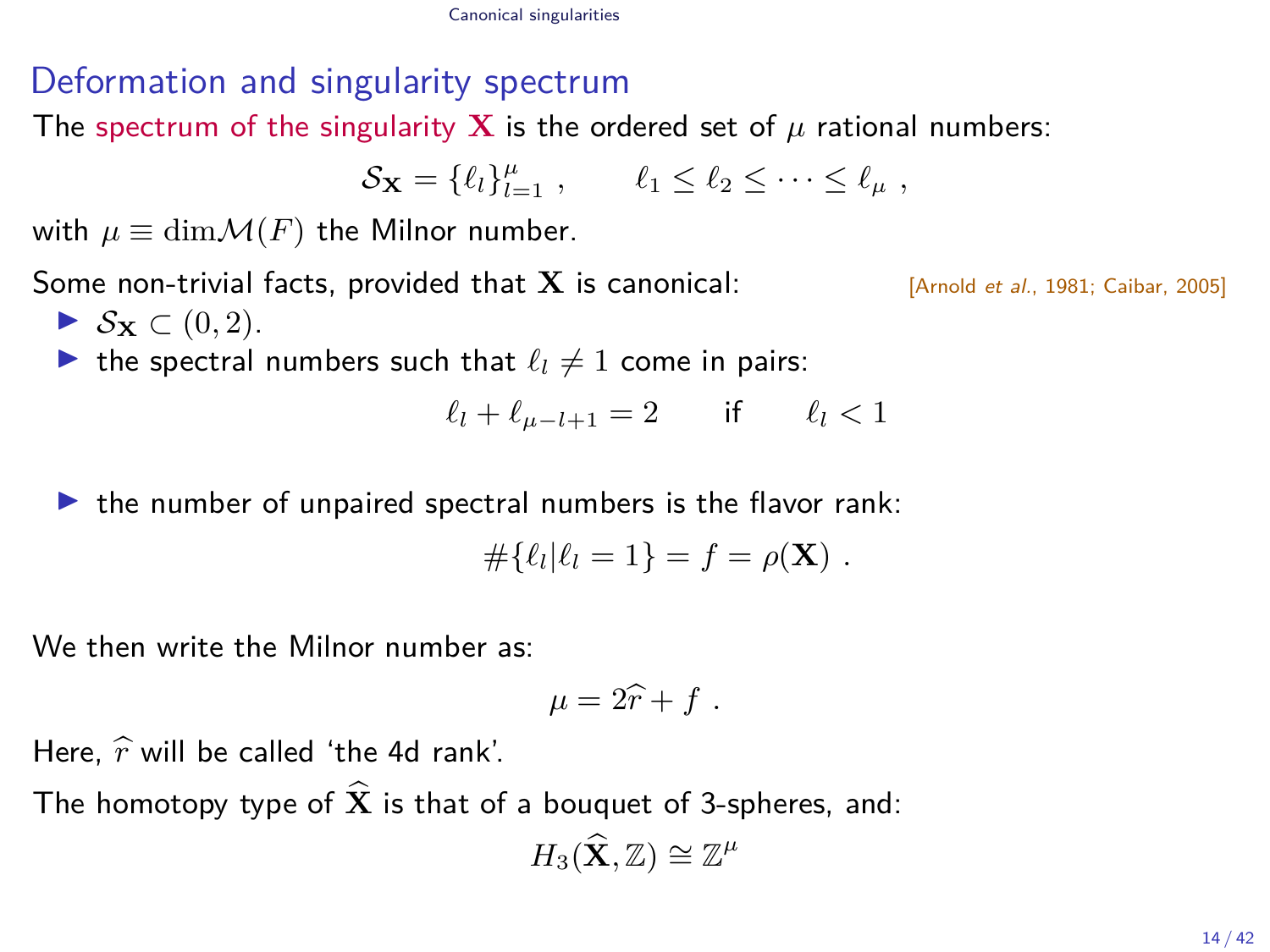### The link of the singularity

The link of an IHS is a smooth five-manifold defined as:

$$
L_5(\mathbf{X}) = \left\{ x \in \mathbb{C}^4 \middle| F(x) = 0, \sum_{i=1}^4 |x_i|^2 = \varepsilon \right\}.
$$

We can think of it as the five-manifold 'at the boundary'.

The link manifold can have interesting topology, which is determined directly by the scaling weights:

 $H_0(L_5, \mathbb{Z}) \cong H_5(L_5, \mathbb{Z}) \cong \mathbb{Z}$ ,  $H_2(L_5, \mathbb{Z}) \cong \mathbb{Z}^f \oplus \mathfrak{t}_2$  $H_1(L_5, \mathbb{Z}) \cong H_4(L_5, \mathbb{Z}) \cong 0$ ,  $H_3(L_5, \mathbb{Z}) \cong \mathbb{Z}^f$ ,

Note that the torsion part,  $t_2$ , can be non-trivial. We compute it from  $(q_i)$  using a conjecture from  $[Q_i]$  (Proven in some cases.)

The flavor rank *f* appears as the non-trivial Betti number.

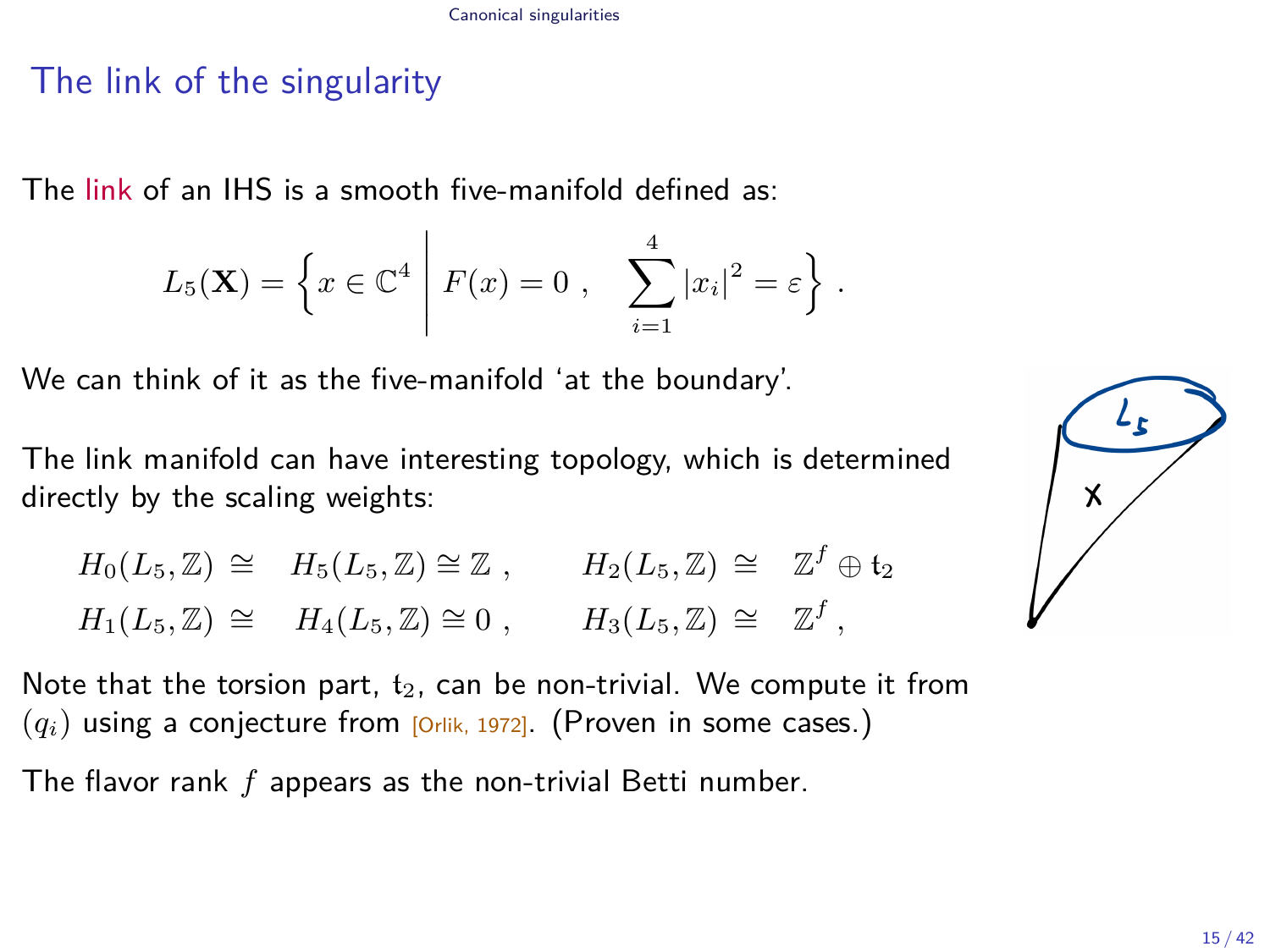# <span id="page-15-0"></span>[4d SCFTs \(Type IIB\)](#page-15-0)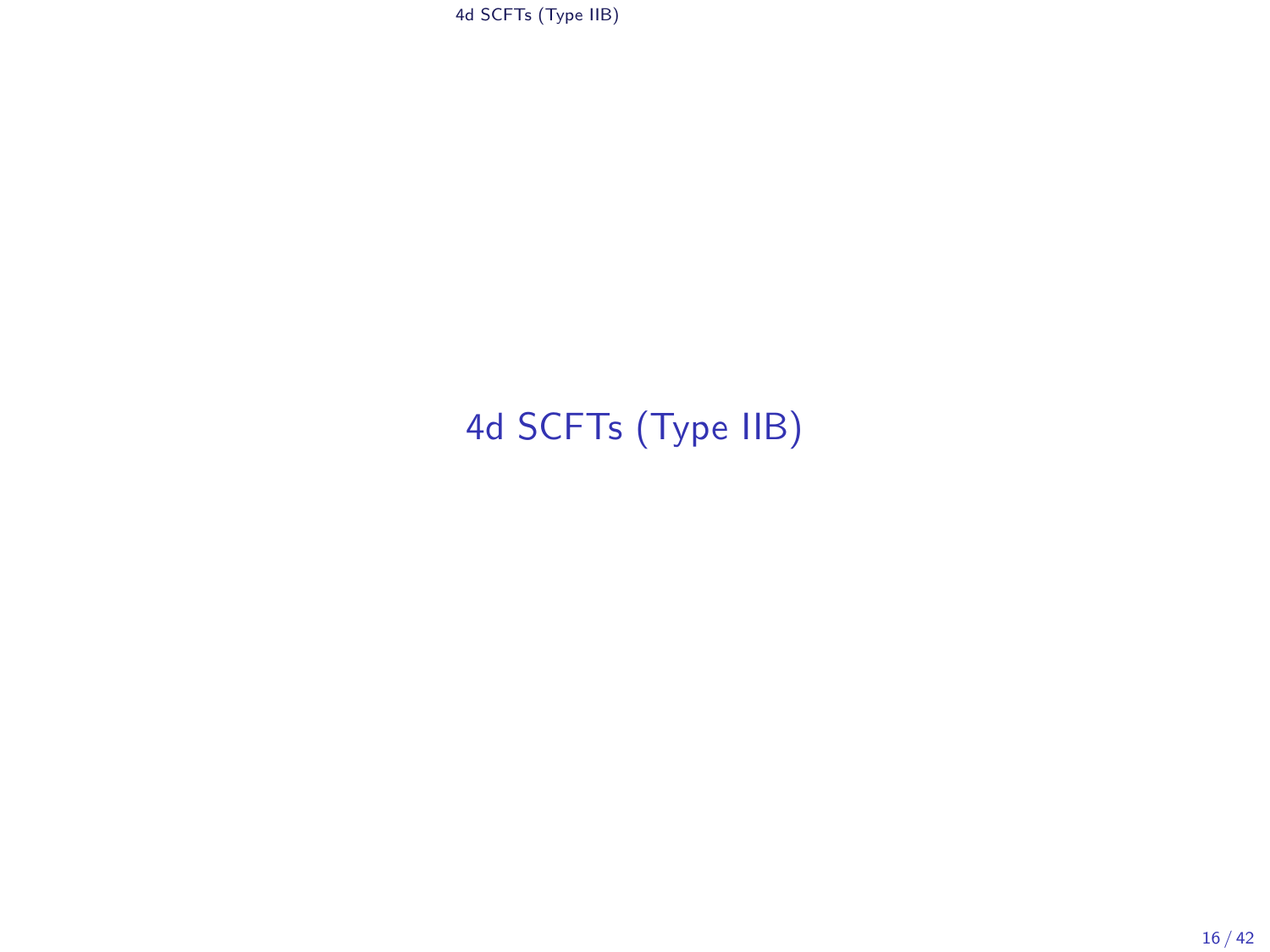### 4d SCFTs from **X**

Consider a canonical singularity **X**. We claim (or 'we expect') that there exists a map:

 $\text{IIB :} \left\{ \text{canonical singularity} \right\} \rightarrow \left\{ \text{4d } \mathcal{N} = 2 \text{ SCFT} \right\} \;\; : \;\; \mathbf{X} \quad \mapsto \quad \mathscr{T}^{\text{4d}}_{\mathbf{X}}$ 

This was studied in many string theory papers, starting with [Shapere, Vafa, 1999].

This map should be 'functorial'. (What this means precisely is still being understood...)

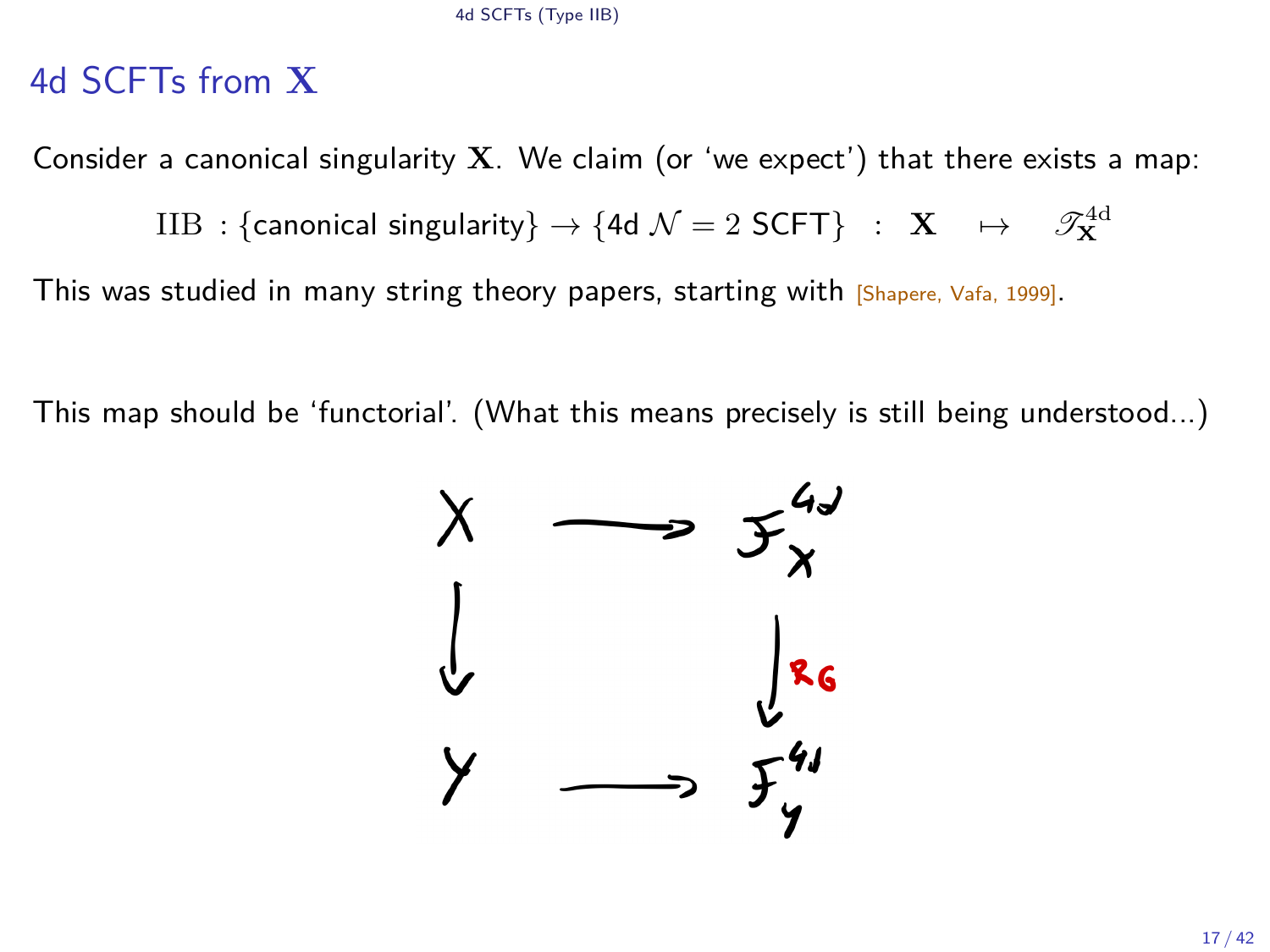### 4d SCFTs from **X**

To have a more concrete handle on the SCFT  $\mathscr{T}^{4\mathrm{d}}_\mathbf{X}$ , we go onto its moduli space:

- ▶ Coulomb branch  $\leftrightarrow$  deformed singularity  $\hat{\mathbf{X}}$ ;
- $\triangleright$  Higgs branch  $\leftrightarrow$  resolved singularity  $\tilde{\mathbf{X}}$ .

The most basic data is the dimension of the moduli space:

$$
\widehat{r} = \dim_{\mathbb{C}}(\mathbf{CB}) = \operatorname{rank}(\mathscr{T}_{\mathbf{X}}^{\mathrm{4d}}),
$$

$$
\widehat{d}_H = r + f = \dim_{\mathbb{H}}(HB) .
$$

Moreover, the flavor rank is the flavor rank (the number of conserved currents):

$$
f = \text{rank}(G_F^{\text{4d}})
$$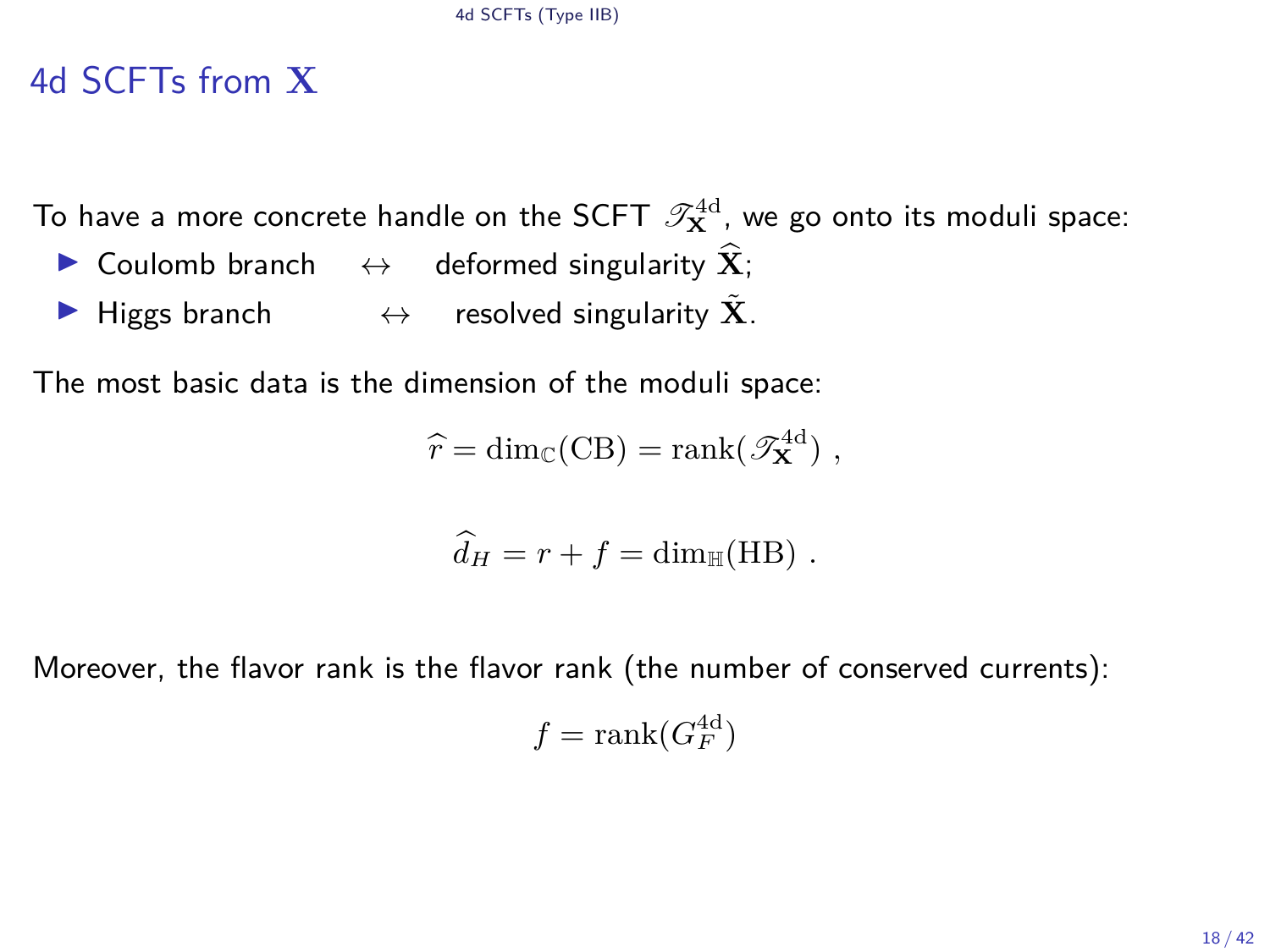### The CB spectrum

The family of deformed singularities  $\widehat{\mathbf{X}}$  gives the extended Coulomb branch (the Seiberg-Witten geometry). Recall we have:

$$
\mu = 2\widehat{r} + f
$$

Moduli:

$$
\varphi_{\alpha} = \int_{S^3_{\alpha}} \Omega
$$

- $\triangleright$   $\hat{r}$  Coulomb branch parameters;
- $\blacktriangleright$  *f* mass parameters.

The dimensions of the CB operators are given by the spectrum of **X**, properly normalised:

$$
\Delta_l = \frac{\sum_{i=1}^4 q_i - \ell_l}{\sum_{i=1}^4 q_i - 1}
$$
 for  $\ell_l < 1 \ (\Delta_l > 1).$ 

The normalisation is such that the holomorphic 3-form:

$$
\Omega = \frac{dx_1 \wedge dx_2 \wedge dx_3 \wedge dx_4}{d\widehat{F}}
$$

has dimension  $\Delta = 1$ .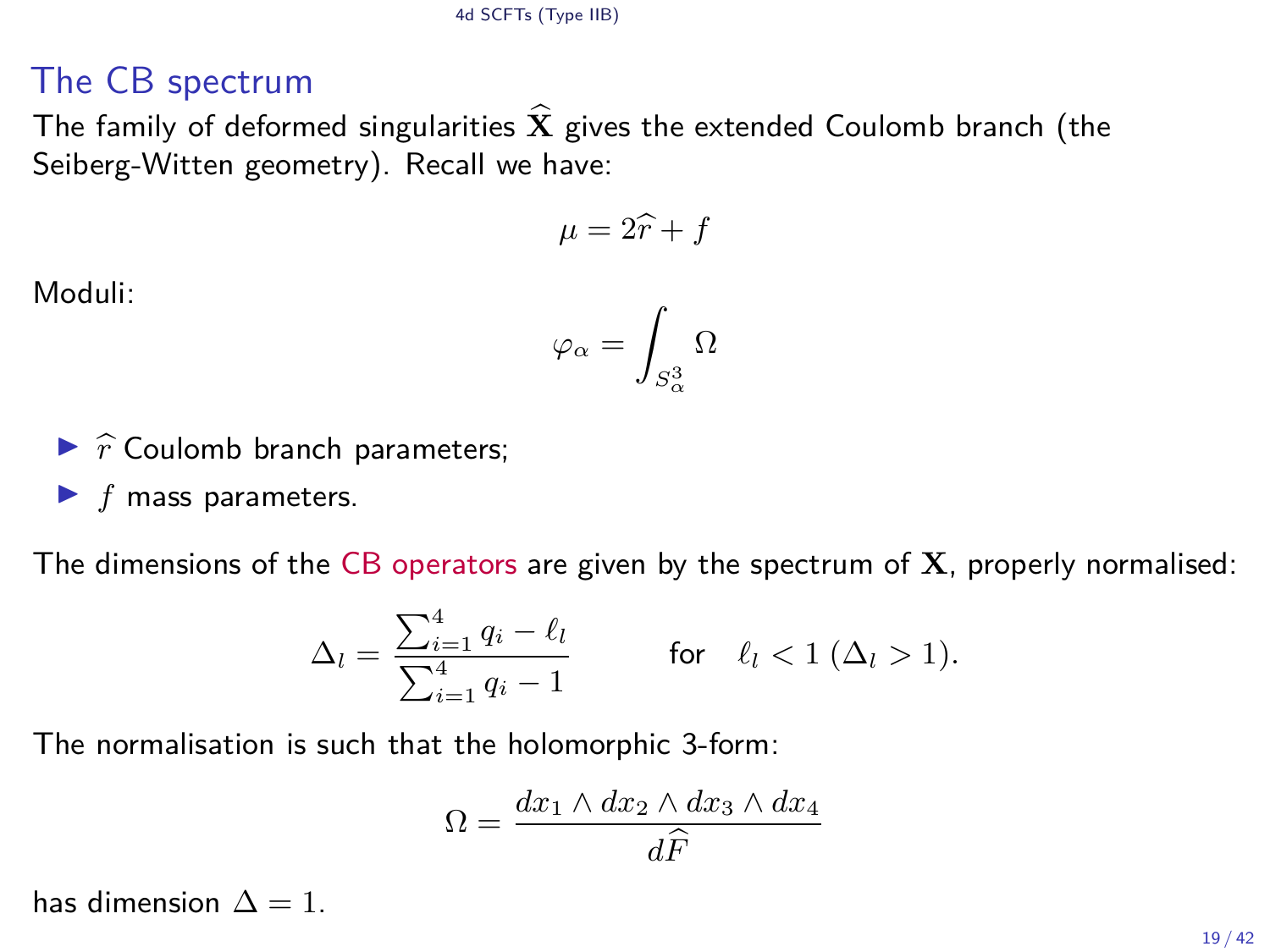### The Higgs branch

The moduli space of the SCFT  $\mathscr{T}^{4d}_{\mathbf{X}}$  has two main branches: Coulomb and Higgs. The Higgs branch is an hyper-Kähler cone of quaternionic dimension

$$
\widehat{d}_H = r + f
$$

This equals the real dimension of the extended Kähler cone *Y* of **X**. Roughly, the HB takes the form:

$$
(\mathbb{C}^*)^{\widehat{d}_H} \to \mathsf{HB} \to Y_{\mathbb{C}}
$$

The physics near the origin of the HB is strongly corrected by D-brane instantons – hard problem.

*Note:* this HB is *not necessarily* an hyper-Kähler quotient. (It is if  $\mathscr{T}^{4d}_{\mathbf{X}}$  is Lagrangian.)

Some very interesting qualitative feature of the HB physics can be gleaned from the classical resolution  $\tilde{\mathbf{X}}$ , however.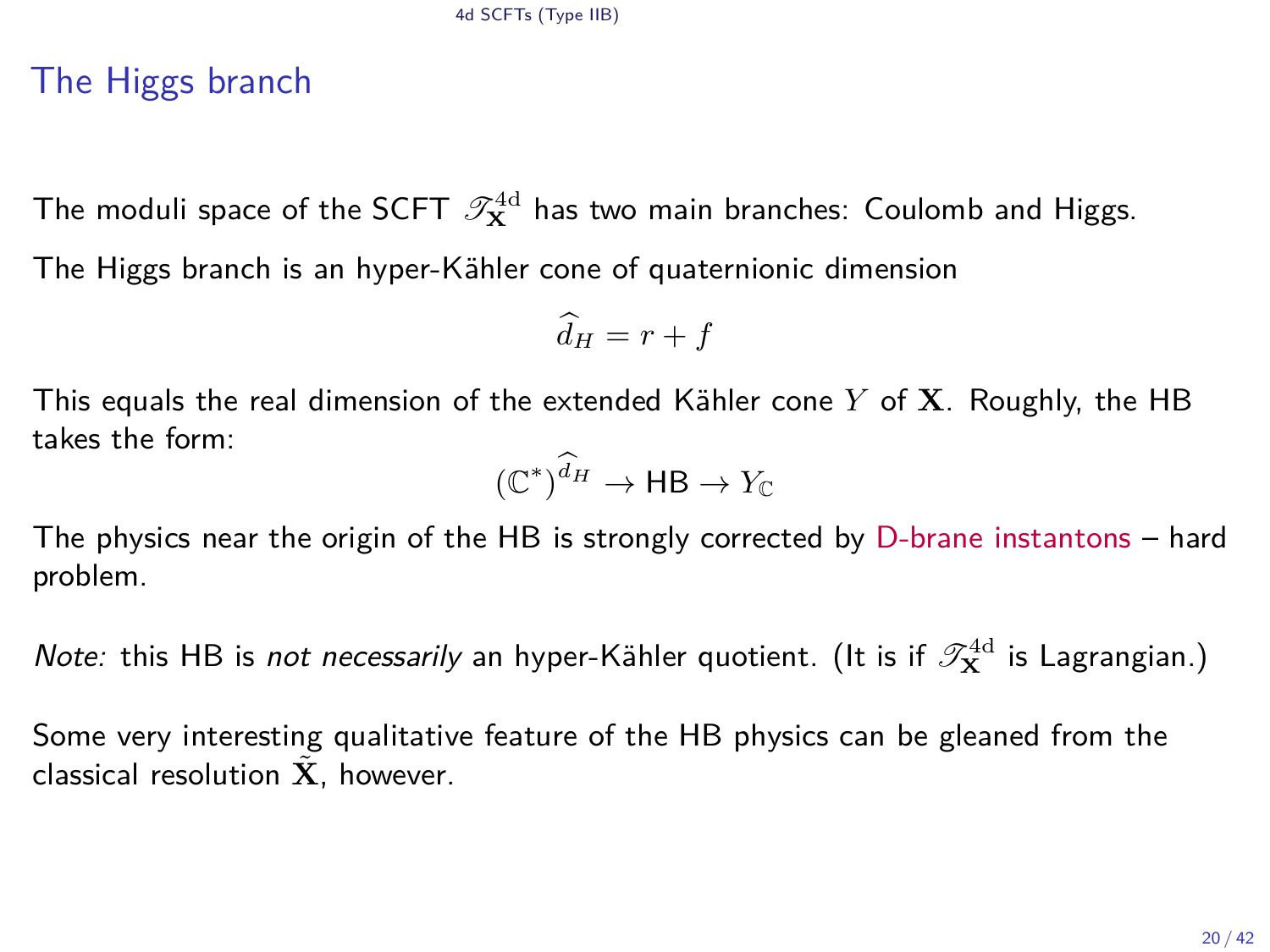### The Higgs branch

In general, given a (partial) crepant resolution  $X$  of  $X$ , we have:

- $\blacktriangleright$  *b*<sub>3</sub> 3-cycles;
- a set of residual terminal singularities,  $X_{IR}$ .

This corresponds to non-trivial physics on the Higgs branch:

- $\blacktriangleright$   $\frac{1}{2}b_3$  free vector multiplets;
- $\blacktriangleright$  a set of non-trivial residual SCFTs  $\mathscr{T}^{\text{4d}}_{\mathbf{X}_{\text{IR}}}$

Anomaly matching for the  $U(1)_r$  symmetry on the HB allows us to relate the resolution data to the SCFT data:

$$
A_{\mathbf{X}}=r+f-\frac{1}{2}b_3+A_{\mathbf{X}_{\rm IR}}
$$

The conformal anomalies *a*, *c*, for a given **X**, are fully determined by the spectrum of the singularity. In particular:

$$
A_{\mathbf{X}} \equiv 24(c-a)|_{\mathbf{X}} = \mu \Delta_{\max} - \widehat{r} - 6 \sum_{\Delta_l > 1} (\Delta_l - 1)
$$

We checked this identity it in many cases. Mathematical proof?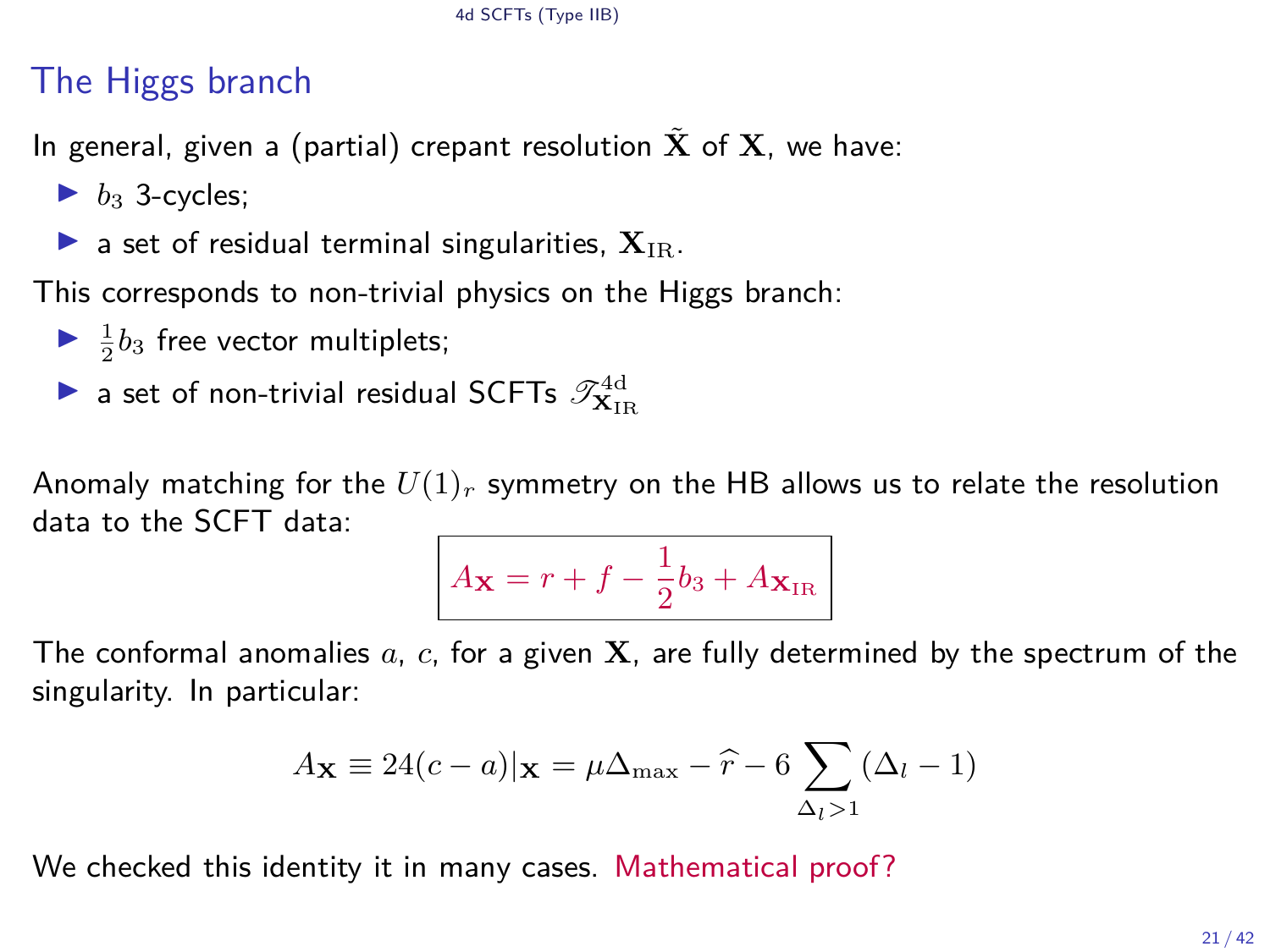### One-form symmetries

4d SCFTs can have non-trivial one-form symmetries under which line operators are charged.

In the Type IIB description of  $\mathscr{T}^{\rm 4d}_{\mathbf{X}}$ , line operators (on the CB) arise as D3-branes wrapping relative 3-cycles. We then have the 'defect group':

$$
\mathbf{D}^{(1)}_{\mathscr{T}_{\mathbf{X}}^{4d}} = \mathrm{Tor}\left[ H_3(\widehat{\mathbf{X}}, L_5, \mathbb{Z})/H_3(\widehat{\mathbf{X}}, \mathbb{Z}) \right] \cong \mathbb{Z}^{\mu}/\mathcal{M}_{3,3}\mathbb{Z}^{\mu} \cong \mathfrak{t}_2
$$

where we used a long exact sequence in homology.  $1$ 

The one-form symmetry of  $\mathscr{T}^{4\mathrm{d}}_\mathbf{X}$  is determined by a choice of polarization of the defect group:

$$
\Lambda_{\mathscr{T}_{\mathbf{X}}^{4d}}^{(1)} \subset \mathbf{D}_{\mathscr{T}_{\mathbf{X}}^{4d}}^{(1)}\ , \hspace{1cm} \widehat{\Lambda}_{\mathscr{T}_{\mathbf{X}}^{4d}}^{(1)} = \mathsf{Hom} \big( \Lambda_{\mathscr{T}_{\mathbf{X}}^{4d}}^{(1)}, U(1) \big) \ .
$$

Note that we always have:

t<sup>2</sup> ∼= f ⊕ f *,*

 ${}^{1} \cdots \rightarrow H_{k}(L_{5}) \xrightarrow{h_{k}} H_{k}(\widehat{\mathbf{X}}) \xrightarrow{f_{k}} H_{k}(\widehat{\mathbf{X}}, L_{5}) \xrightarrow{g_{k}} H_{k-1}(L_{5}) \xrightarrow{h_{k-1}} H_{k-1}(\widehat{\mathbf{X}}) \rightarrow \cdots$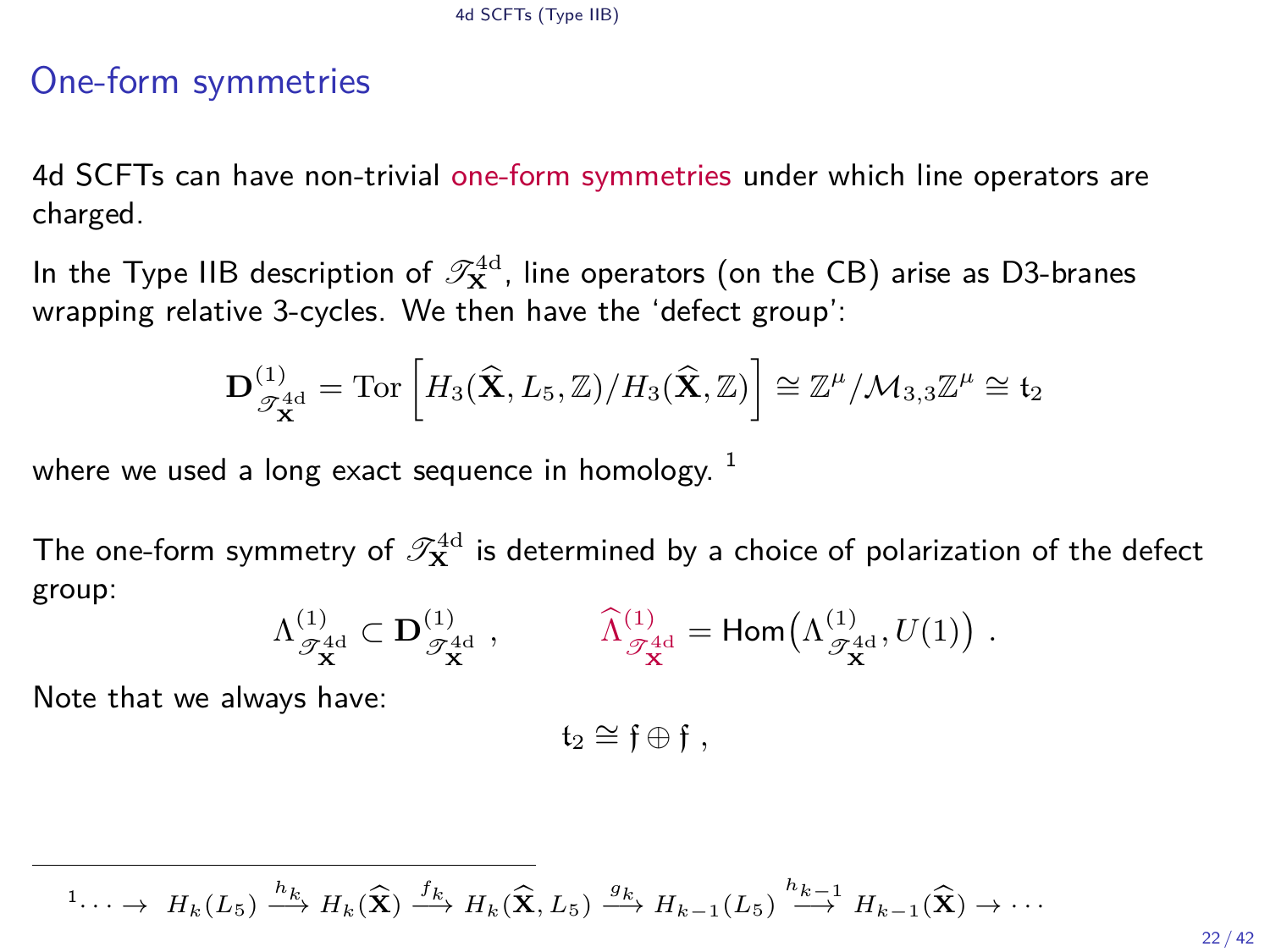# Examples for  $\mathscr{T}_{\mathbf{X}}^{4d}$

### **Example 1:**

**X**: Type VII
$$
(3,3,3,2):
$$
  $F = x_1^3 + x_2^3 + x_2x_3^3 + x_3x_4^2$ 

This gives:

$$
r=1
$$
,  $f=2$ ,  $\hat{r}=10$ ,  $b_3=0$ ,  $t_2=0$ 

with CB spectrum:

$$
\Delta = \left\{ \frac{6}{5}, \frac{6}{5}, \frac{8}{5}, \frac{8}{5}, 2, \frac{11}{5}, \frac{12}{5}, \frac{12}{5}, \frac{14}{5}, \frac{18}{5} \right\}
$$

The resolved singularity has proper transform:

$$
x_1^3 + x_2^3 + \delta_1 x_2 x_3^3 + x_3 x_4^2 = 0
$$

and a single residual terminal singularity of Type I(2*,* 2*,* 2*,* 3). The latter corresponds to:

$$
\mathbf{X}_{\text{IR}}:
$$
  $r = f = 0$ ,  $\hat{r} = 1$ ,  $\Delta = \left\{\frac{6}{5}\right\}$ .

We then have:

$$
A_{\mathbf{X}} = 24(c - a) = \frac{16}{5} = r + f + A_{\mathbf{X}_{IR}} = 3 + \frac{1}{5}.
$$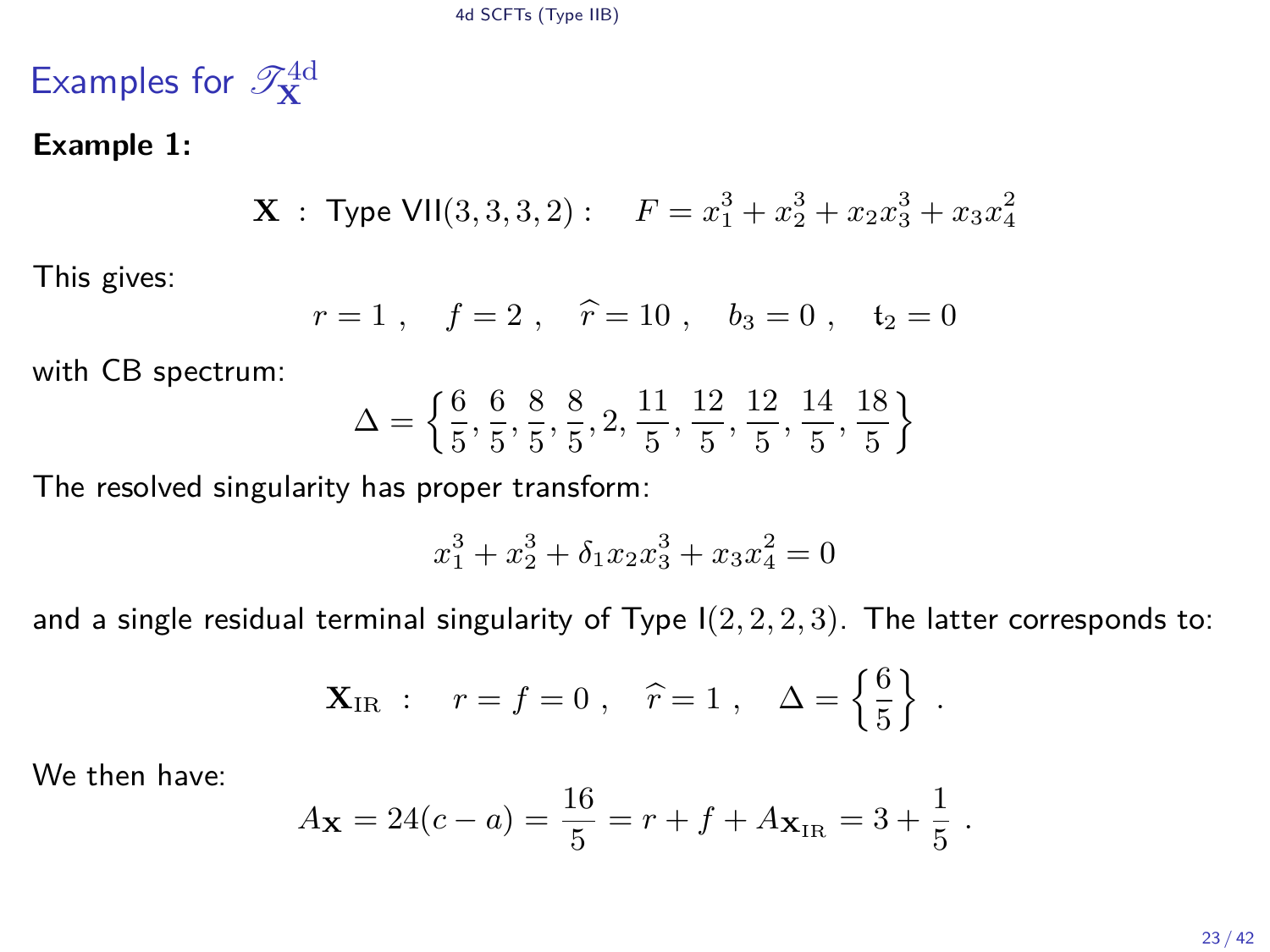# Examples for  $\mathscr{T}_{\mathbf{X}}^{4d}$

**Example 2:**

**X**: Type I(3,3,3,3): 
$$
F = x_1^3 + x_2^3 + x_3^3 + x_4^3
$$

This gives:

$$
r=1
$$
,  $f=6$ ,  $\hat{r}=5$ ,  $b_3=0$ ,  $t_2=0$ 

with CB spectrum:

$$
\Delta=\{2,2,2,2,3\}
$$

The resolved singularity is smooth. It is simply:

$$
\tilde{\mathbf{X}} \cong \text{Tot}(K \to dP_6)
$$

We then have:

$$
A_{\mathbf{X}} = 24(c - a) = 7 = r + f = \hat{d}_H = 24 - 3 \times 3 - 8.
$$

 $SU(2)$   $\bigcirc$ 1

In this case, the SCFT  $\mathscr{T}_{\mathbf{X}}^{4d}$  is a Lagrangian theory:  $1 - SU(2) SU(3) SU(2) - 1$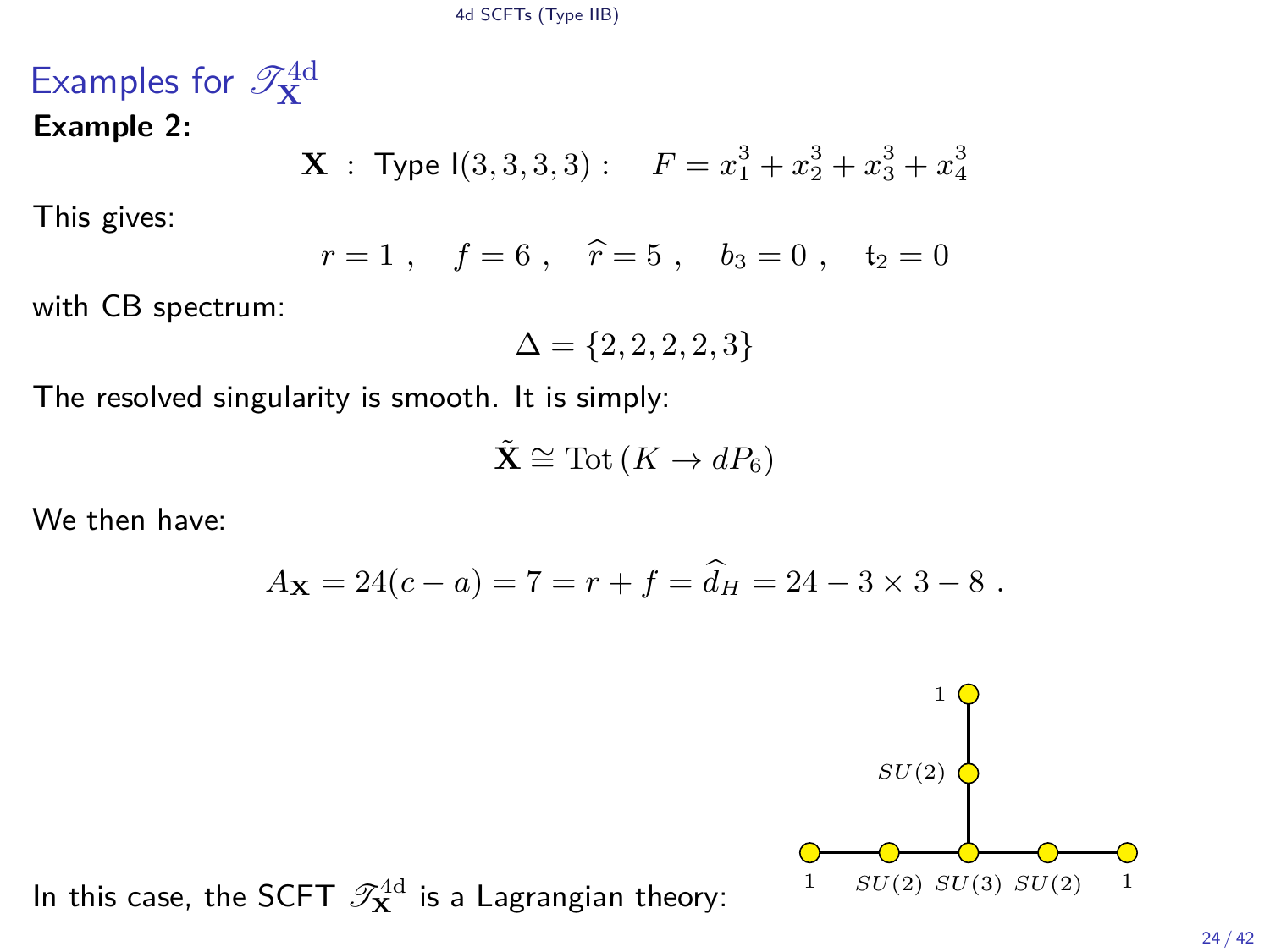# Examples for  $\mathscr{T}_{\mathbf{X}}^{4d}$

### **Example 3:**

**X**: Type I(3, 3, 3, 3): 
$$
F = x_1^3 + x_2^3 + x_3^3 + x_4^4
$$

This gives:

$$
r=1
$$
,  $f=0$ ,  $\hat{r}=12$ ,  $b_3=2$ ,  $t_2=\mathbb{Z}_4^2$ 

with CB spectrum:

$$
\Delta = \left\{ \frac{4}{3}, \frac{4}{3}, \frac{4}{3}, \frac{5}{3}, \frac{5}{3}, \frac{5}{3}, 2, \frac{8}{3}, \frac{8}{3}, \frac{8}{3}, 3, 4 \right\}
$$

The resolved singularity is smooth but the exceptional divisor itself is singular. Note that, here, we have both 3-cycles and a one-form symmetry.

The SCFT is a 'trinion': The SCFT is a 'trinion': Get a strategy and the strategy of  $\overline{CC}$ , Giacomelli, Schäfer-Nameki, Wang, 2020]



Its  $\mathbb{Z}_4$  one-form symmetry is carried by the gauge group. (This is a general rule for such IHS models [Buican, Jiang, 2021].)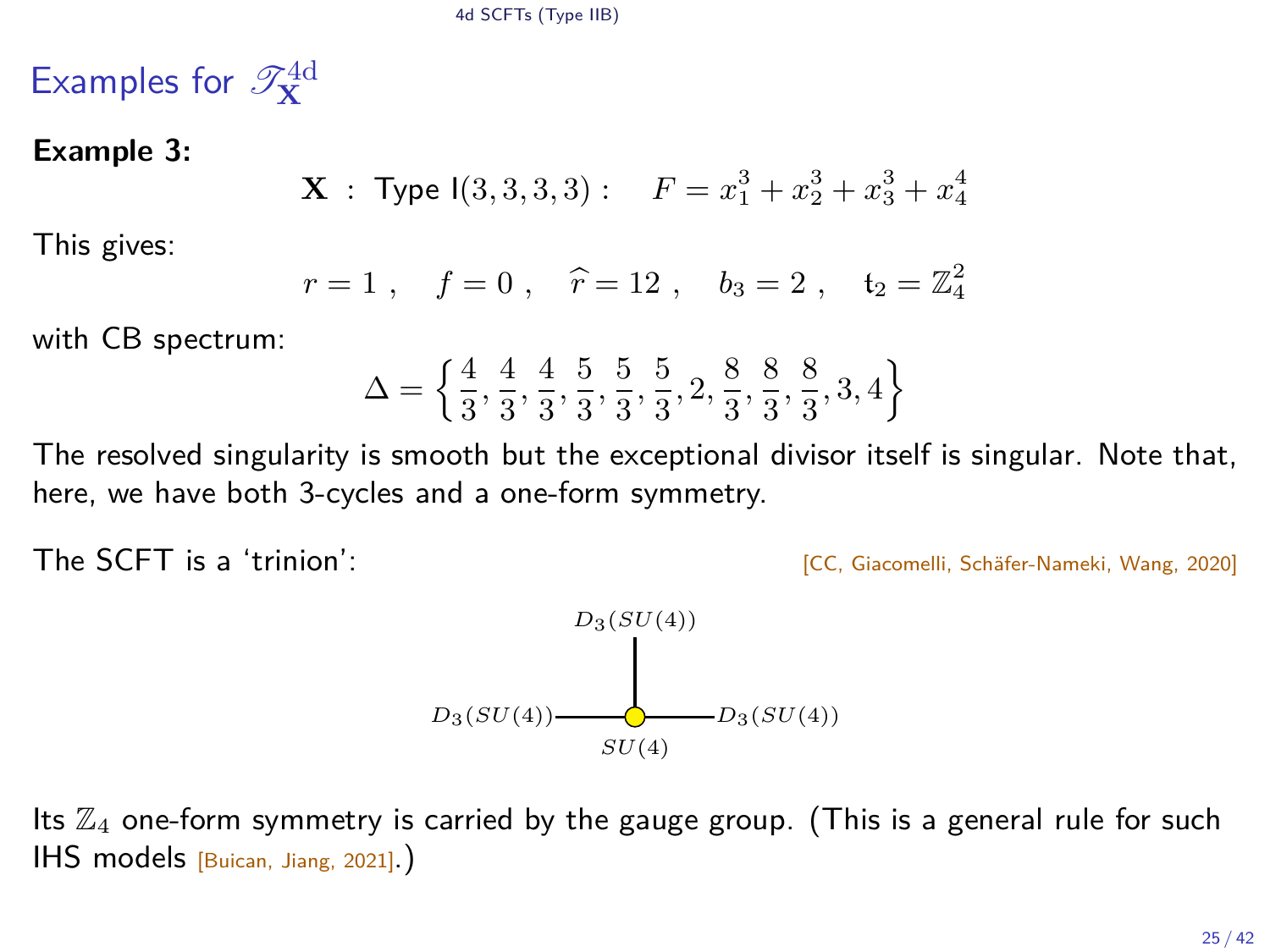### Some conjectures

From observation of many models, we formulate the following: [CC, Schäfer-Nameki, Wang, 2021]

**Conjecture 1:** For any smoothable model **X** with smooth exceptional divisors, the associated 4d SCFT  $\mathscr{T}^{4d}_{\mathbf{X}}$  has an integral CB spectrum.

**Conjecture 2:** Any model **X** with an integral CB spectrum is smoothable (not necessarily with smooth divisors).

We can consider this at any fixed rank *r*. In other words, we have the inclusions of sets:

{'fully smooth' } ⊂ {integral CB spectrum} ⊂ {smoothable} ⊂ {rank-*r* models}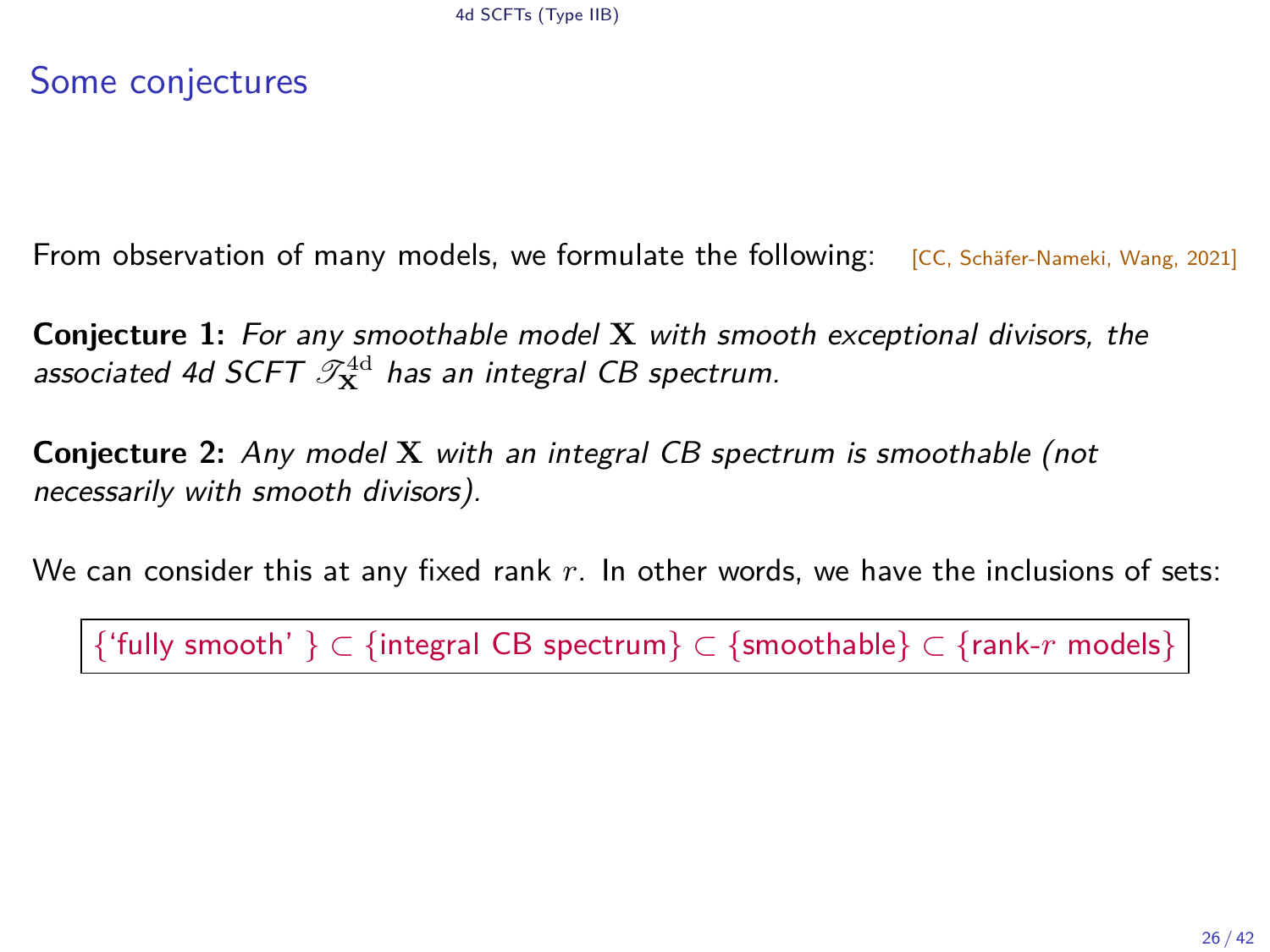Some conjectures

These conjectures relate the data of the deformation theory of **X** to the smoothness of its partial crepant resolution.

Let us pause here to consider how remarkable that is.

```
(Or is it? You tell me.)
```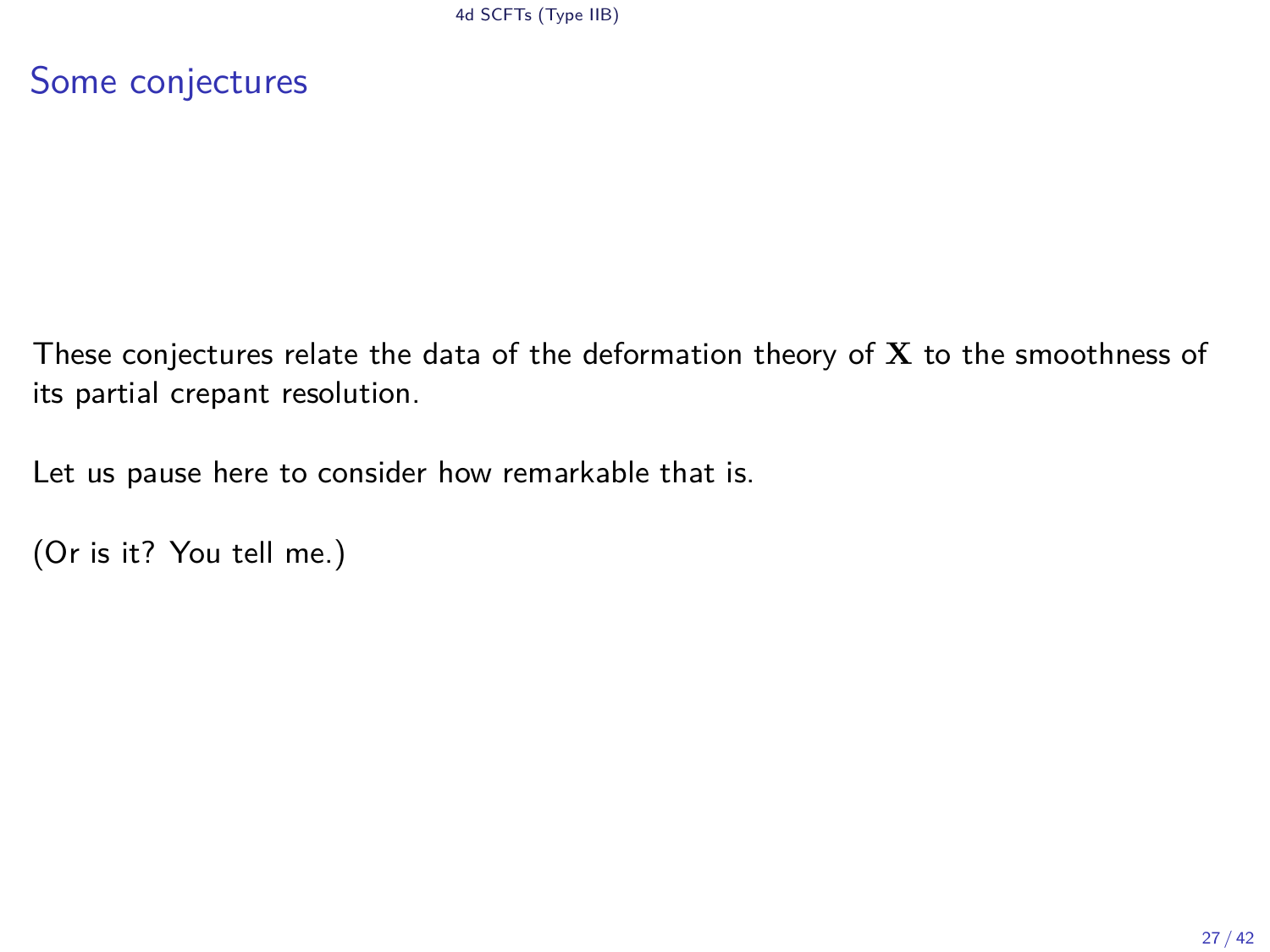### **Examples**

Here, by 'model', we mean the set of all canonical IHS with the same spectrum.

At any fixed *r*, the number of smoothable models appears to be finite.

We counted them by brute force (by generating a large dataset):

| $_{\rm \#}$<br>in our dataset | 167 | 649 | 693 | 666 | 506 | 549 | 486 | 495 | 491 |     |
|-------------------------------|-----|-----|-----|-----|-----|-----|-----|-----|-----|-----|
| $#$ smoothable                | 0 ו | 24  | 32  | 23  | 32  | 39  | 23  |     |     |     |
| # of $\mathbb{Z}$ CB          |     |     | 10  |     | റ   |     |     |     | 1 ດ | 1 ດ |
| 'fully smooth'                |     |     | 10  |     |     |     |     |     |     |     |

Side note: The  $r = 1$  'fully smooth' models are sort-of famous:

 $E_6: x_1^3 + x_2^3 + x_3^3 + x_4^3 = 0$ ,  $E_7: x_1^2 + x_2^4 + x_3^4 + x_4^4 = 0$ ,  $E_8: x_1^2 + x_2^3 + x_3^6 + x_4^6 = 0$ .





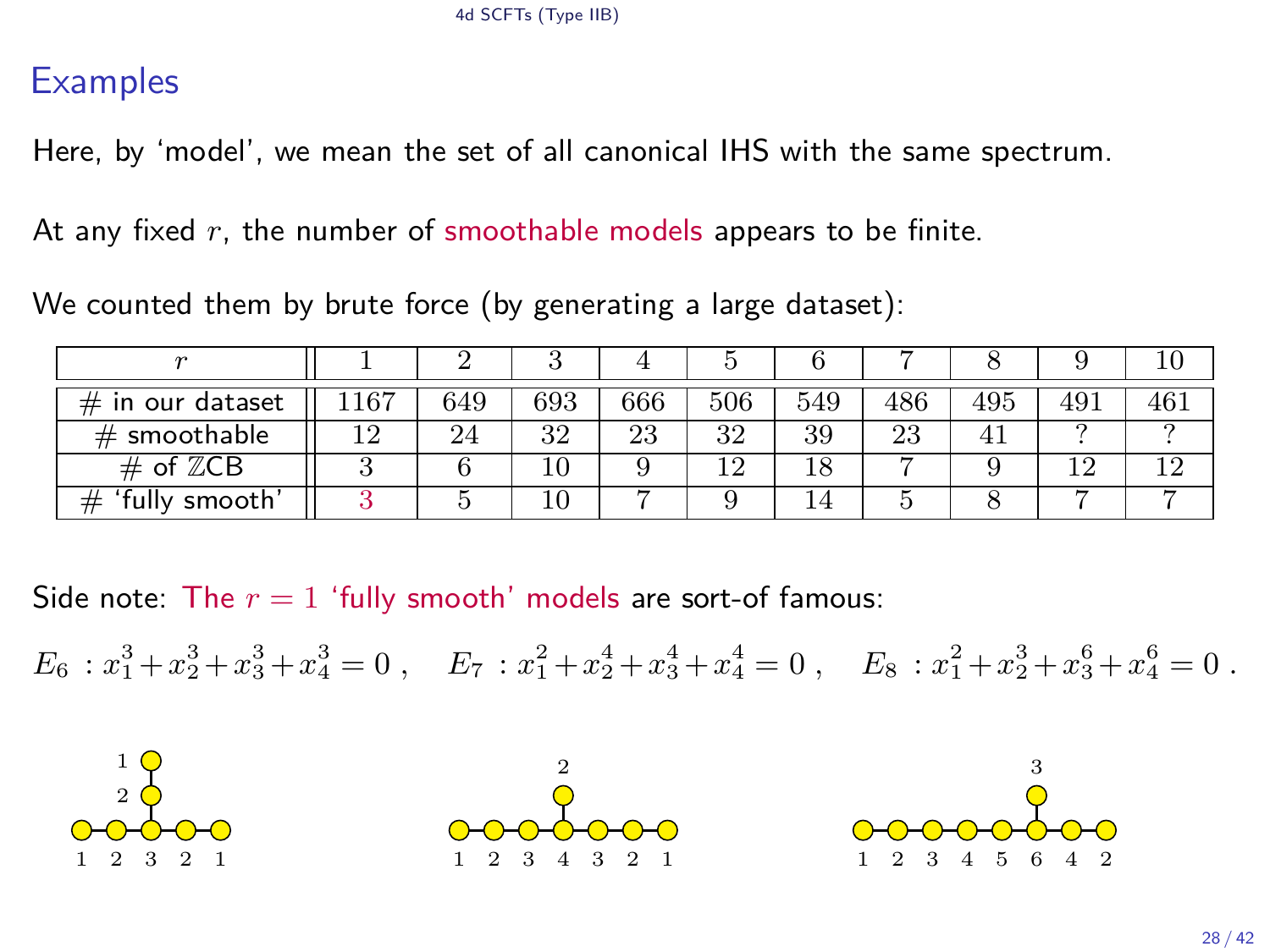### More examples: Rank-2 fully-smooth models

| $\overline{F}$                        | $\boldsymbol{r}$ | f              | $\widehat{r}$ | $\widehat{d_H}$ | $b_3$          | t <sub>2</sub>      | Lagrangian $\mathscr{T}^{\text{4d}}_{\mathbf{x}}$                                                                                                  |  |  |
|---------------------------------------|------------------|----------------|---------------|-----------------|----------------|---------------------|----------------------------------------------------------------------------------------------------------------------------------------------------|--|--|
| $x_1^5 + x_2^2x_1 + x_3^5 + x_3x_4^2$ | $\overline{2}$   | 8              | 14            | 10              | $\theta$       | $\Omega$            | 3<br>3 <sub>1</sub><br>3<br>$\overline{5}$<br>2                                                                                                    |  |  |
| $x_1^2 + x_2^5 + x_3^5 + x_4^5$       | $\overline{2}$   | $\Omega$       | 32            | $\overline{2}$  | 12             | $\mathbb{Z}_2^{12}$ | Spin(1) $\mathbb{G}p(2)$<br>$Sp(3)Sp(4)$ $Sp(3)$ $Sp(2)$ $Sp(1)$<br><del>0-0-0-0-0-0-0-0-0-</del> 0<br>Spin(5)Spin(11)Spin(9)Spin(7)Spin(5)Spin(3) |  |  |
| $x_1^3 + x_2^3 + x_3^3 + x_4^6$       | $\overline{2}$   | 6              | 17            | 8               | $\overline{2}$ | $\mathbb{Z}_2^2$    | $\mathcal{D}$                                                                                                                                      |  |  |
| $x_1^2 + x_2^4 + x_3^4 + x_4^8$       | $\overline{2}$   | $\overline{7}$ | 28            | 9               | $\overline{2}$ | $\mathbb{Z}_2^2$    | 4<br>$\mathbf{2}$<br>8<br>6<br>6<br>4<br>4                                                                                                         |  |  |
| $x_1^2 + x_2^3 + x_3^6 + x_4^{12}$    | $\overline{2}$   | 8              | 51            | 10              | $\overline{2}$ | $\mathbb{Z}_2^2$    | 6<br>$\overline{2}$<br>6<br>8<br>10<br>12<br>8<br>4<br>4                                                                                           |  |  |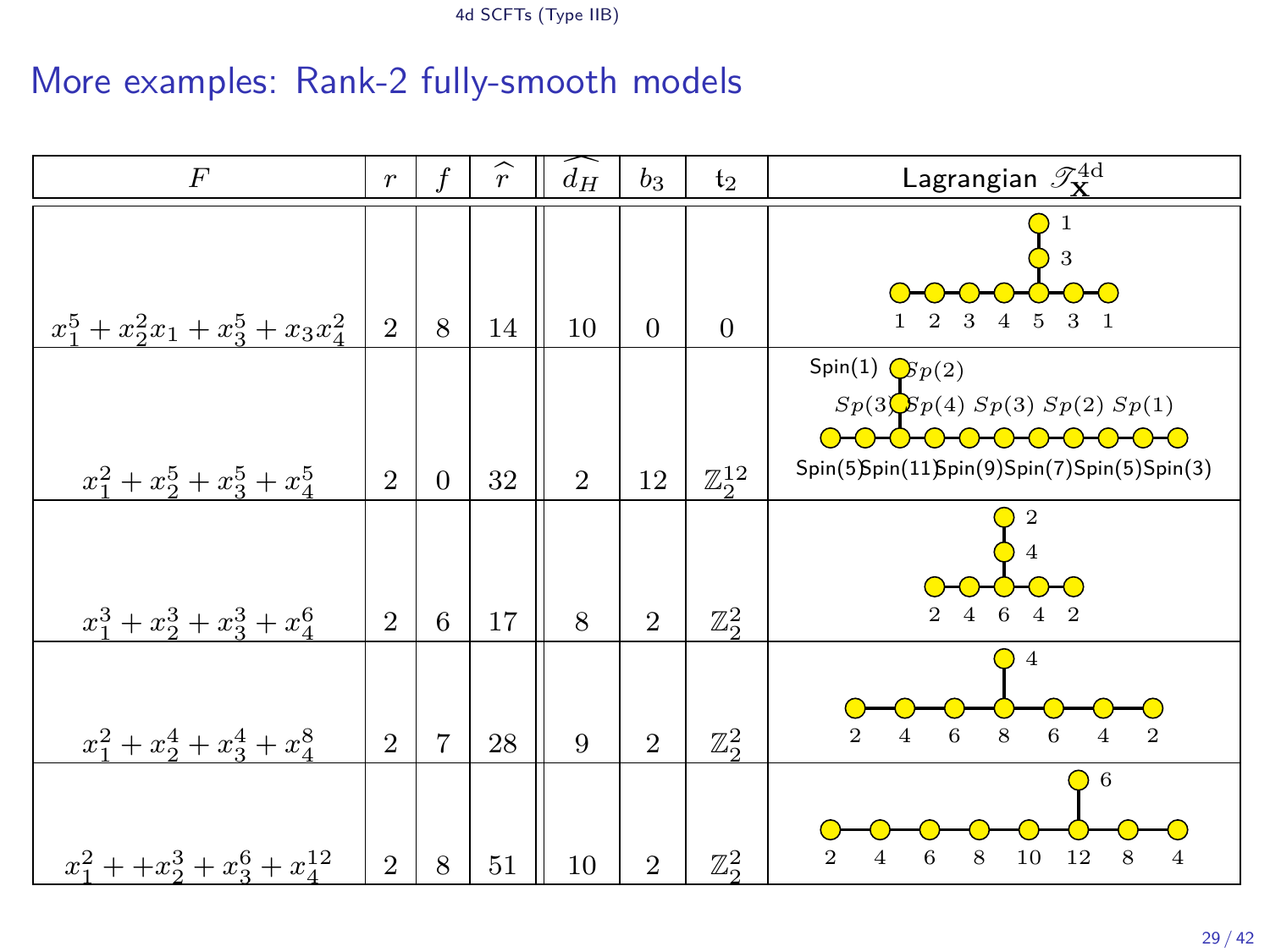<span id="page-29-0"></span>[5d SCFTs \(M-theory\)](#page-29-0)

## [5d SCFTs \(M-theory\)](#page-29-0)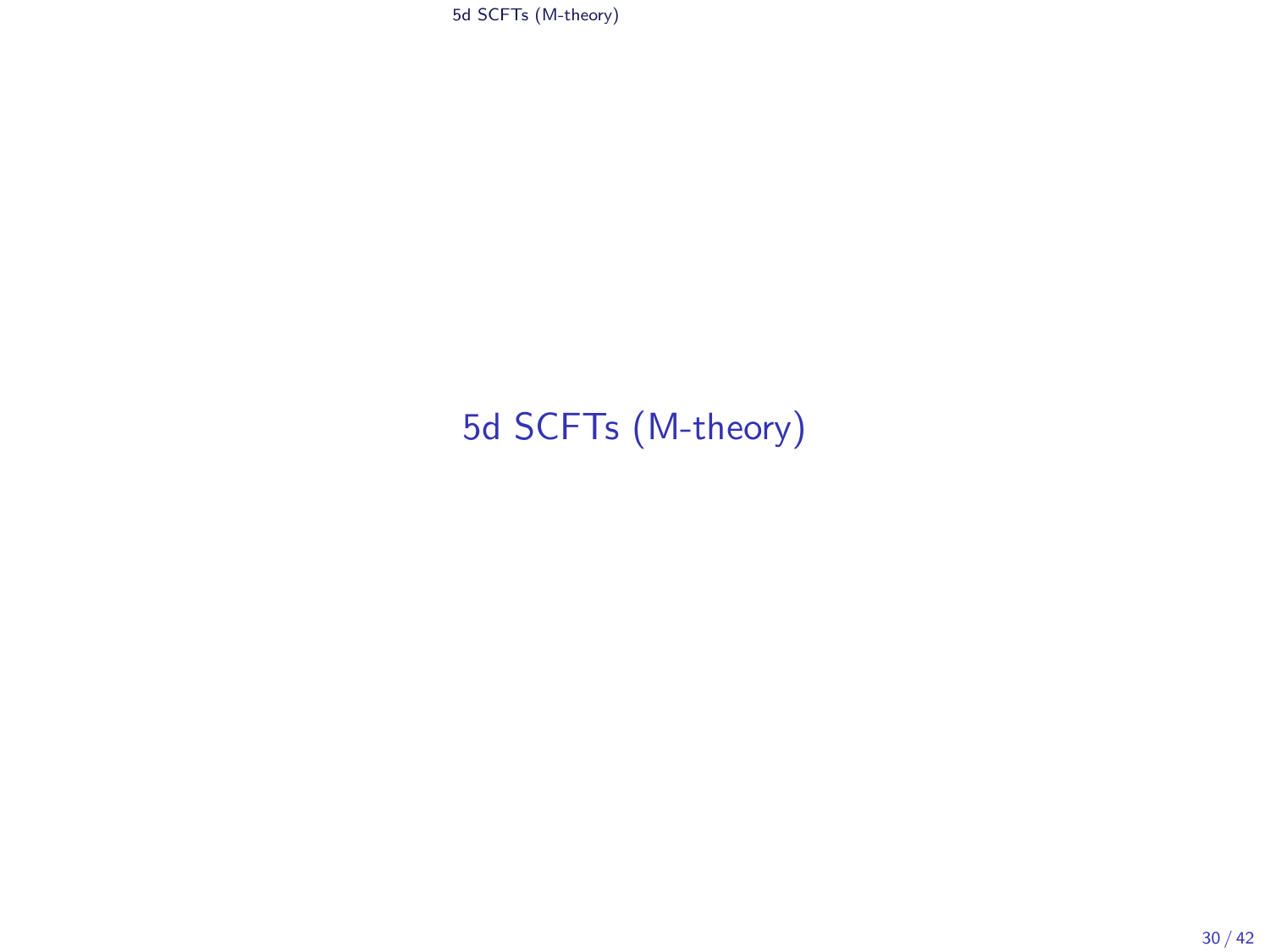### 5d SCFTs from **X**

Consider a canonical singularity **X**. We claim (or 'we expect') that there exists a map:

 $\mathrm{M}-\mathrm{theory}\,:\{\textsf{canonical singularity}\}\rightarrow\{\textsf{5d SCFT}\}\;\;\colon\;\mathbf{X}\quad\mapsto\quad\mathcal{T}^{\text{5d}}_{\mathbf{X}}$ 

This was studied in many string theory papers, starting with [Morrison, Seiberg, 1996].

Again, this map should be 'functorial'.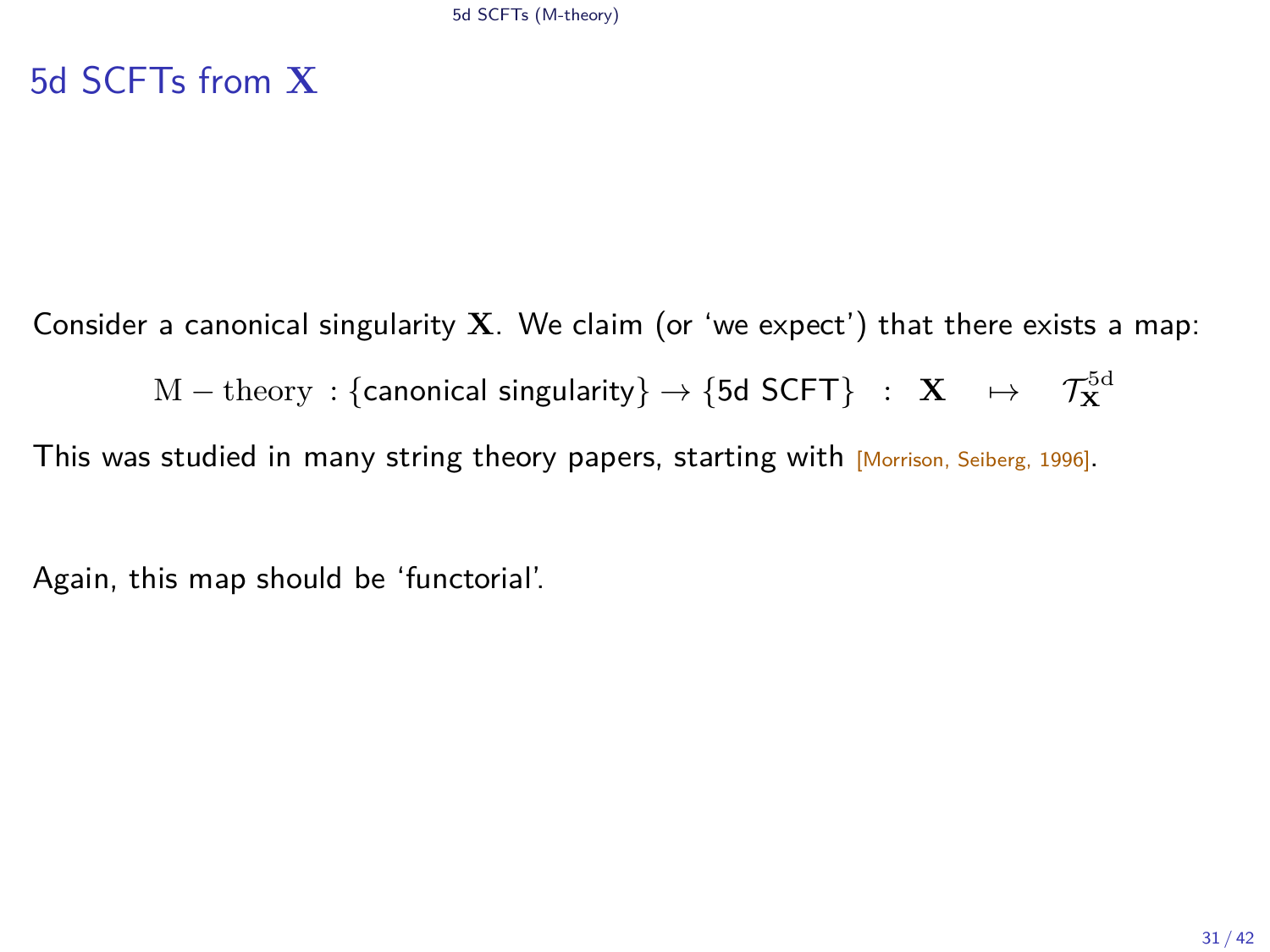### 5d SCFTs from **X**

To have a more concrete handle on the SCFT  $\mathcal{T}^{5d}_\mathbf{X}$ , we go onto its moduli space:

- **►** Coulomb branch  $\leftrightarrow$  resolved singularity  $\tilde{\mathbf{X}}$ ;
- **►** Higgs branch  $\leftrightarrow$  deformed singularity  $\hat{\mathbf{X}}$ .

The most basic data is the dimension of the moduli space:

$$
r = \dim_{\mathbb{R}}(CB) = \operatorname{rank}(\mathcal{T}_{\mathbf{X}}^{5d}),
$$

$$
d_H = \hat{r} + f = \dim_{\mathbb{H}}(HB) .
$$

Moreover, the flavor rank is the flavor rank (the number of conserved currents):

$$
f = \operatorname{rank}(G_F^{\text{5d}})
$$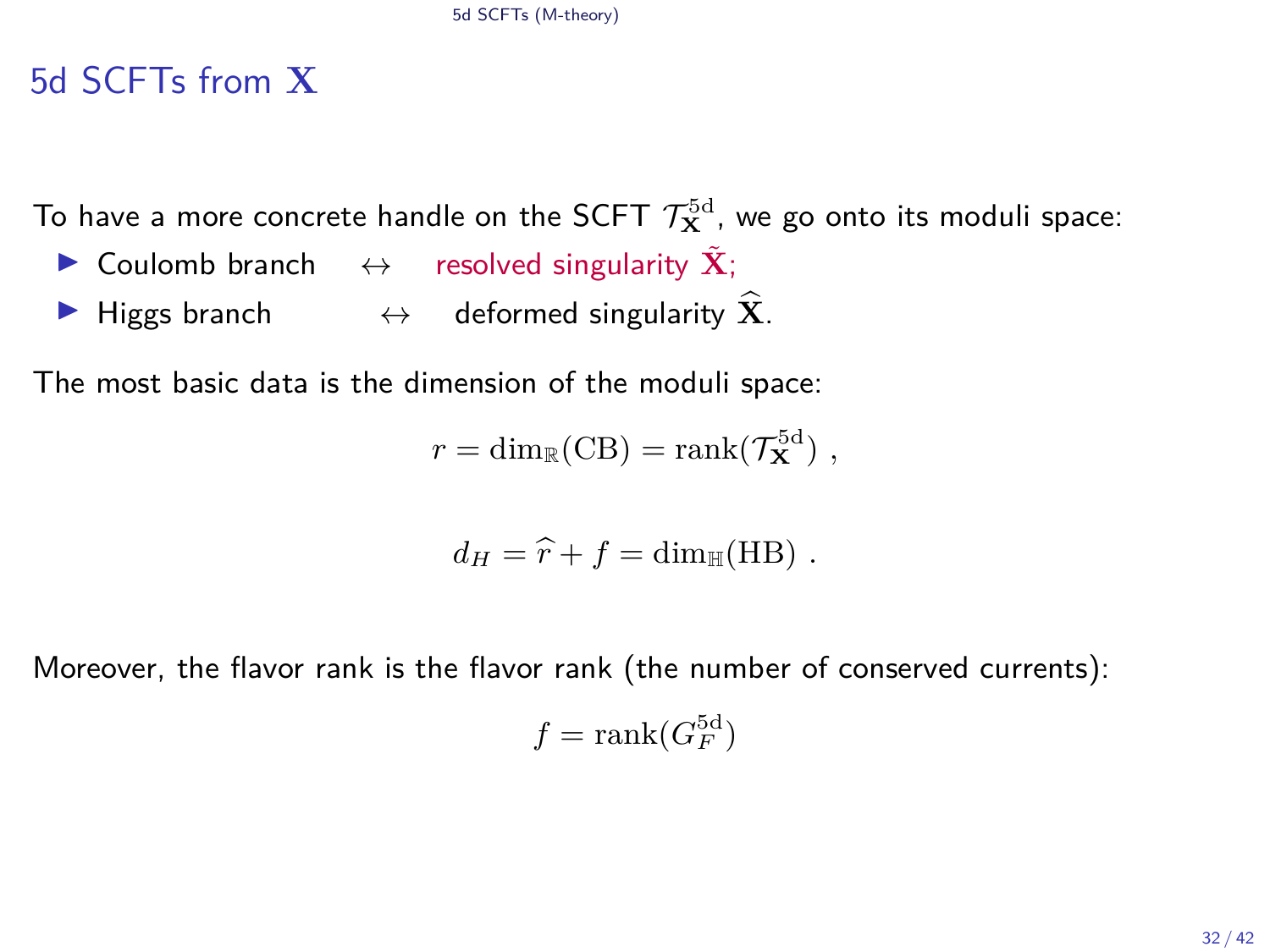### The 5d Coulomb branch

Low-energy physics on the CB of  $\mathcal{T}^{5d}_{\mathbf{X}}$  is well-understood if  $\tilde{\mathbf{X}}$  is 'fully smooth'. (11d SUGRA valid.) Abelian gauge theory in IR. The 5d prepotential is determined by triple intersection numbers of divisors. [Morrison, Intriligator, Seiberg, 1996]

If  $b_3 > 0$ , we have  $\frac{1}{2}b_3$  free hypermultiplets at a generic point on the CB.

If residual terminal singularity  $X_{IR}$ , interpretation more subtle.

- I Conservative interpretation: 'fully smooth mode' ⊕ 'free sector'.
- $\blacktriangleright$  Full story: work in progress...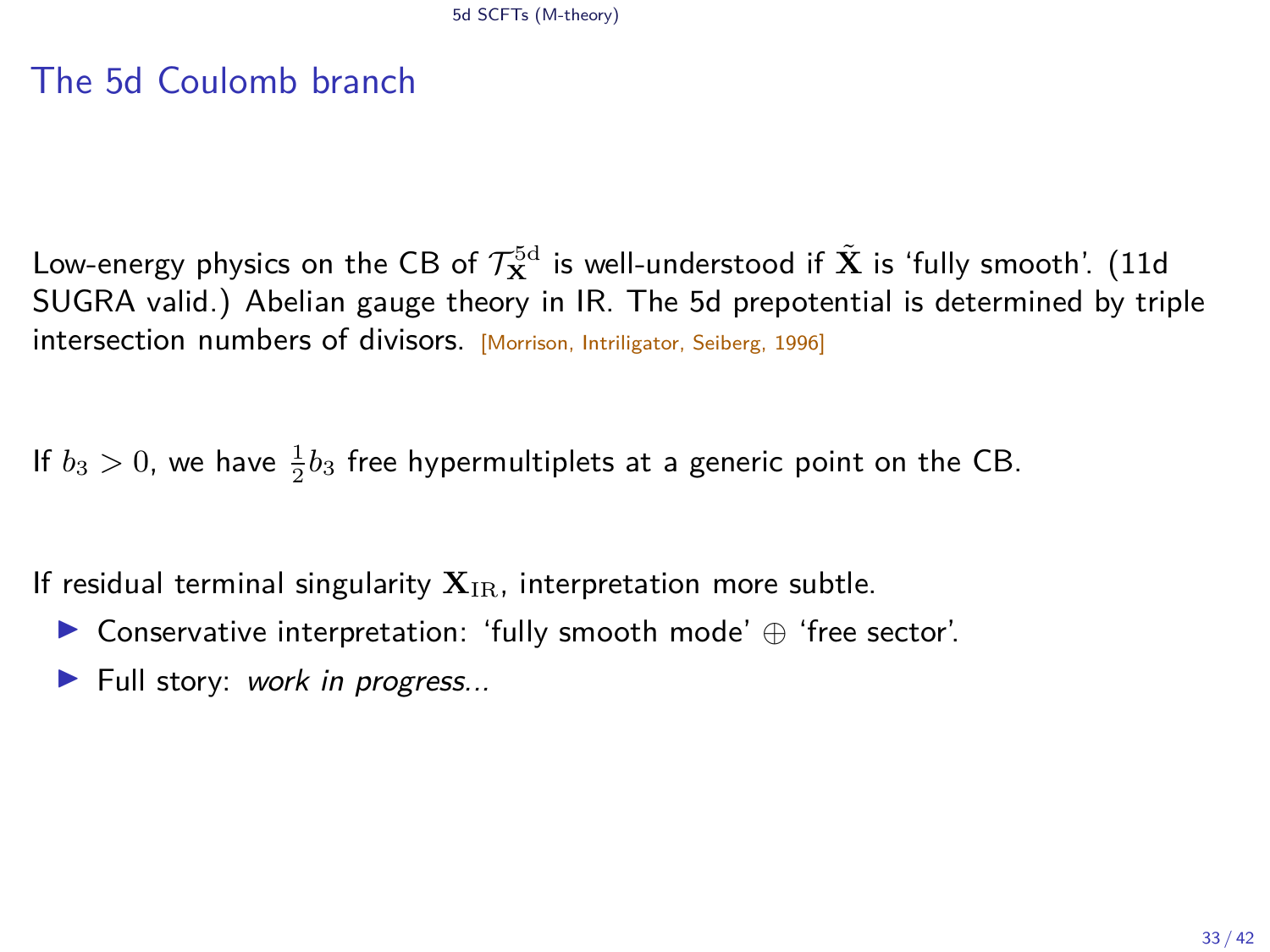### The 5d Higgs branch

We can count hypermultiplets, and thus find the quaternionic dimension of the 5d Higgs branch, by looking at the periods:

$$
h_\alpha \sim \int_{S^3_\alpha} \Omega
$$

in  $\hat{\mathbf{X}}$  And so we find:

 $d_H = \hat{r} + f$ 

M2-brane instanton make the classical picture unreliable. To know more about the structure of the hyper-Kähler cone  $\mathsf{HB}[\mathcal{T}^{\rm 5d}_\mathbf{X}]$ , we need extra tricks.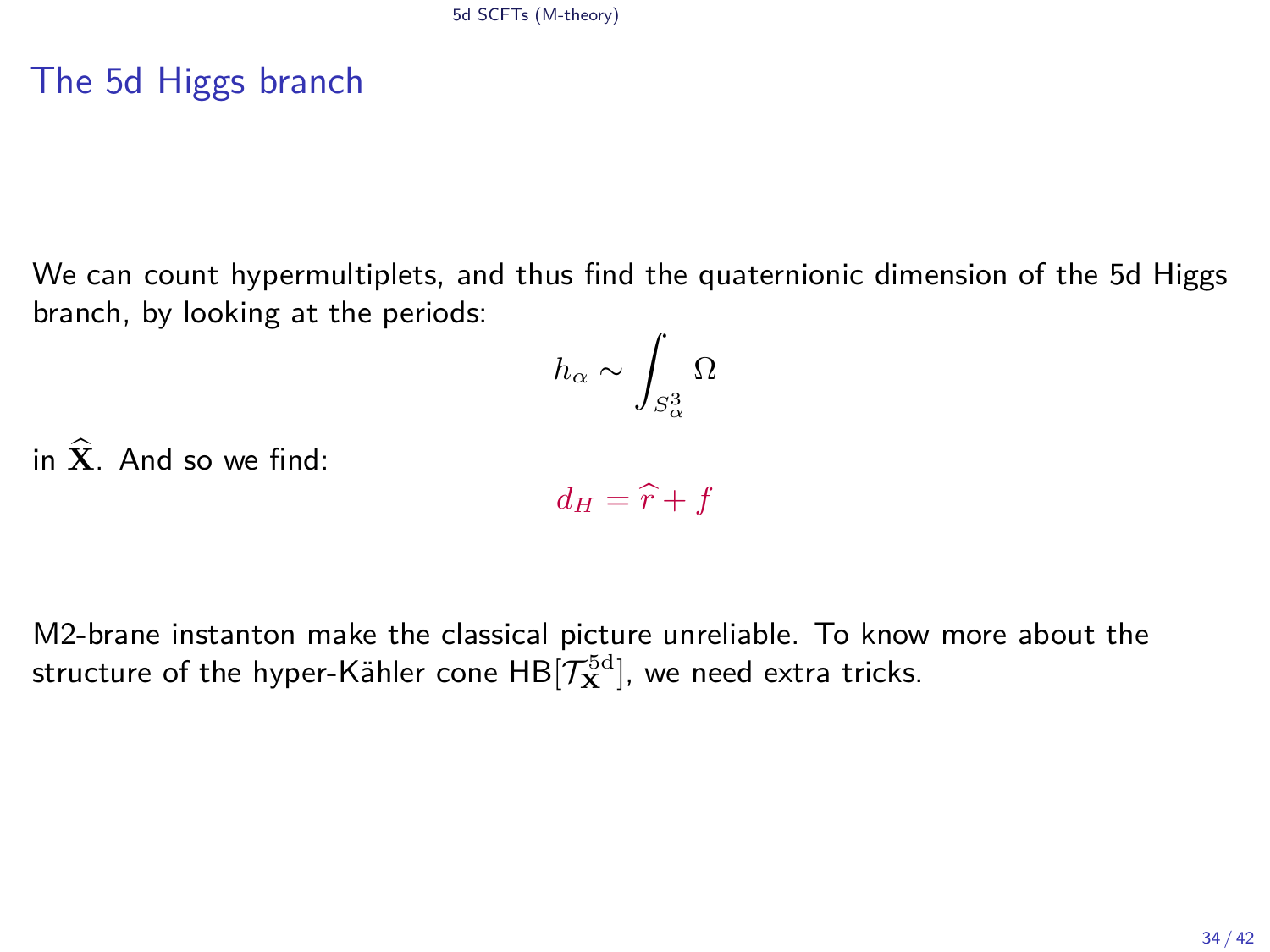## <span id="page-34-0"></span>[Magnetic quiverines](#page-34-0)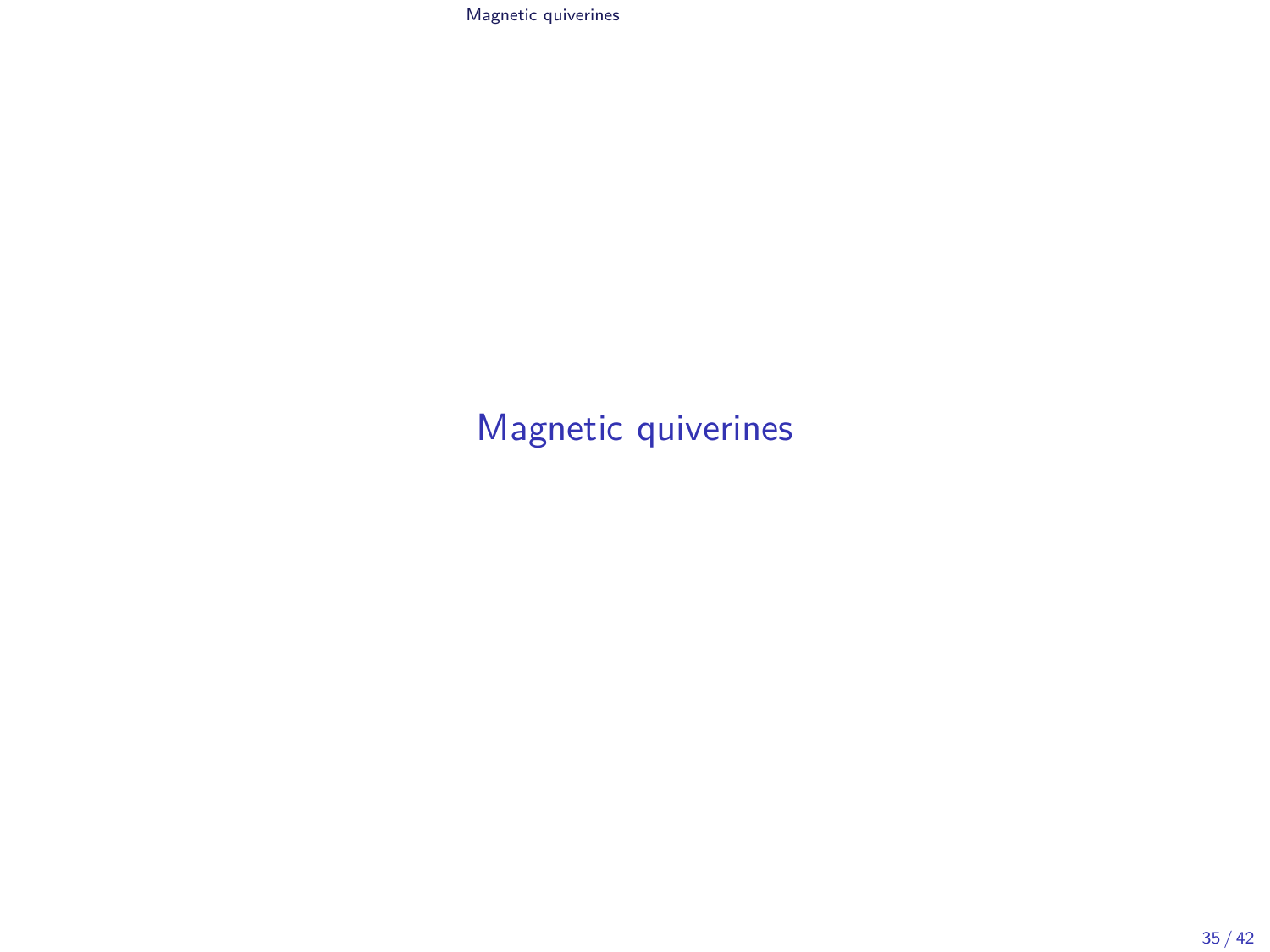### Reductions to 3d

Consider the dimensional reduction of our SCFTs to 3d:

$$
\mathsf{EQ}^{(4)} \cong \mathscr{T}_{\mathbf{X}}^{\mathrm{4d}} \text{ on } \mathbb{R}^3 \times S^1 \qquad \leftrightarrow \qquad \text{IIB on } \mathbb{R}^3 \times S^1_\beta \times \mathbf{X}
$$
  

$$
\mathsf{EQ}^{(5)} \cong \mathcal{T}_{\mathbf{X}}^{5d} \text{ on } \mathbb{R}^3 \times T^2 \qquad \leftrightarrow \qquad \text{IIA on } \mathbb{R}^3 \times S^1_\beta \times \mathbf{X}
$$

Under favourable circumstances, the very low-energy physics can be described by a 3d  $\mathcal{N} = 4$  SCFT, which we call an electric quiverine.

The HB stays the same under such dimensional reduction, so:

$$
HB[\mathscr{T}_{\mathbf{X}}^{\text{4d}}] = HB[EQ^{(4)}], \qquad \qquad HB[\mathcal{T}_{\mathbf{X}}^{\text{5d}}] = HB[EQ^{(5)}]
$$

Then, we define the magnetic quiverine to be the **3d mirror** of the electric quiverines. Thus, by definition:

$$
HB[\mathscr{T}_{\mathbf{X}}^{4d}] = CB[MQ^{(4)}], \qquad \qquad HB[\mathcal{T}_{\mathbf{X}}^{5d}] = CB[MQ^{(5)}]
$$

In some cases, we can show that the magnetic quiver is an ordinary quiver. In general, this is just abstract nonsense.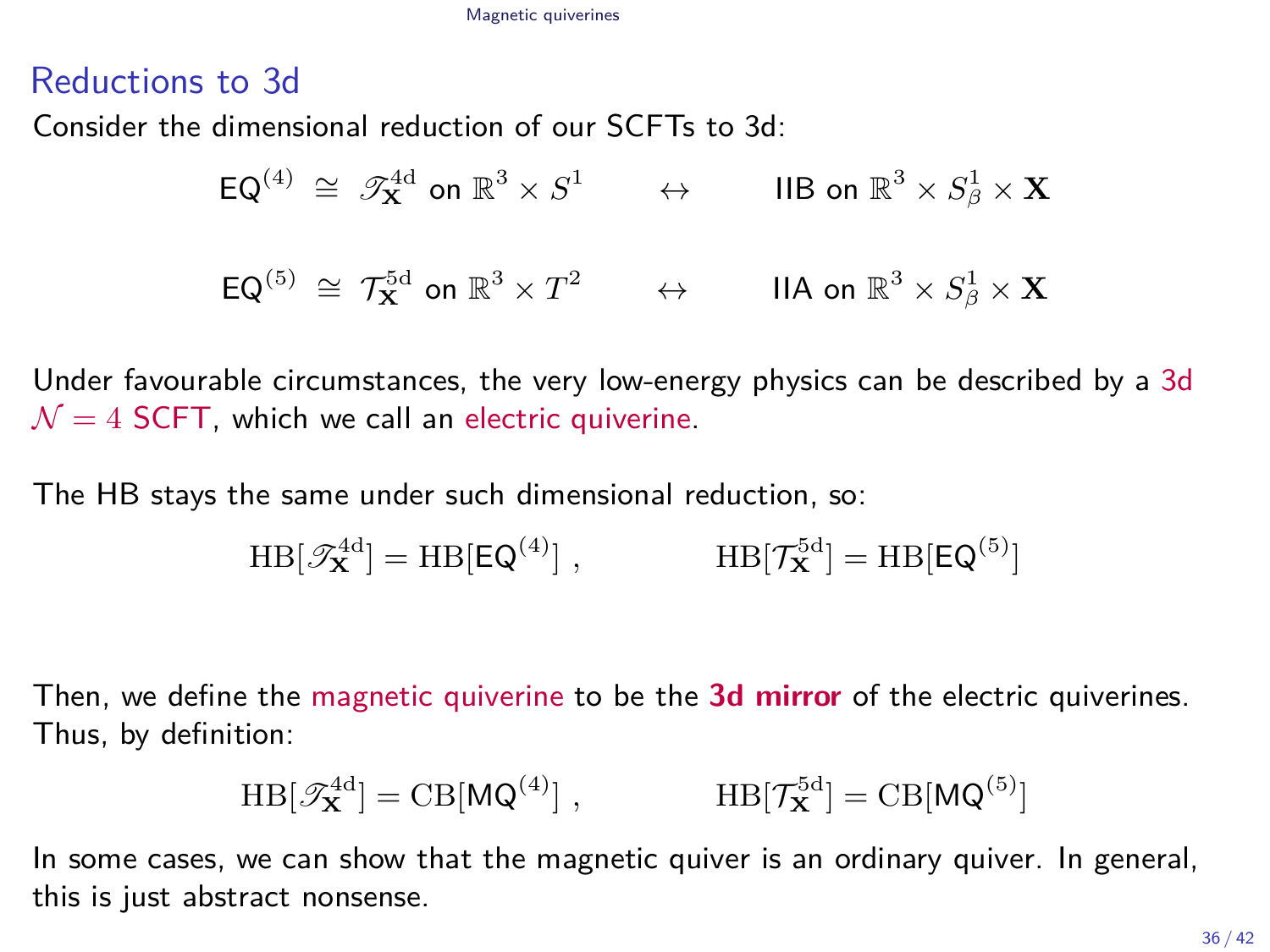### Roadmap

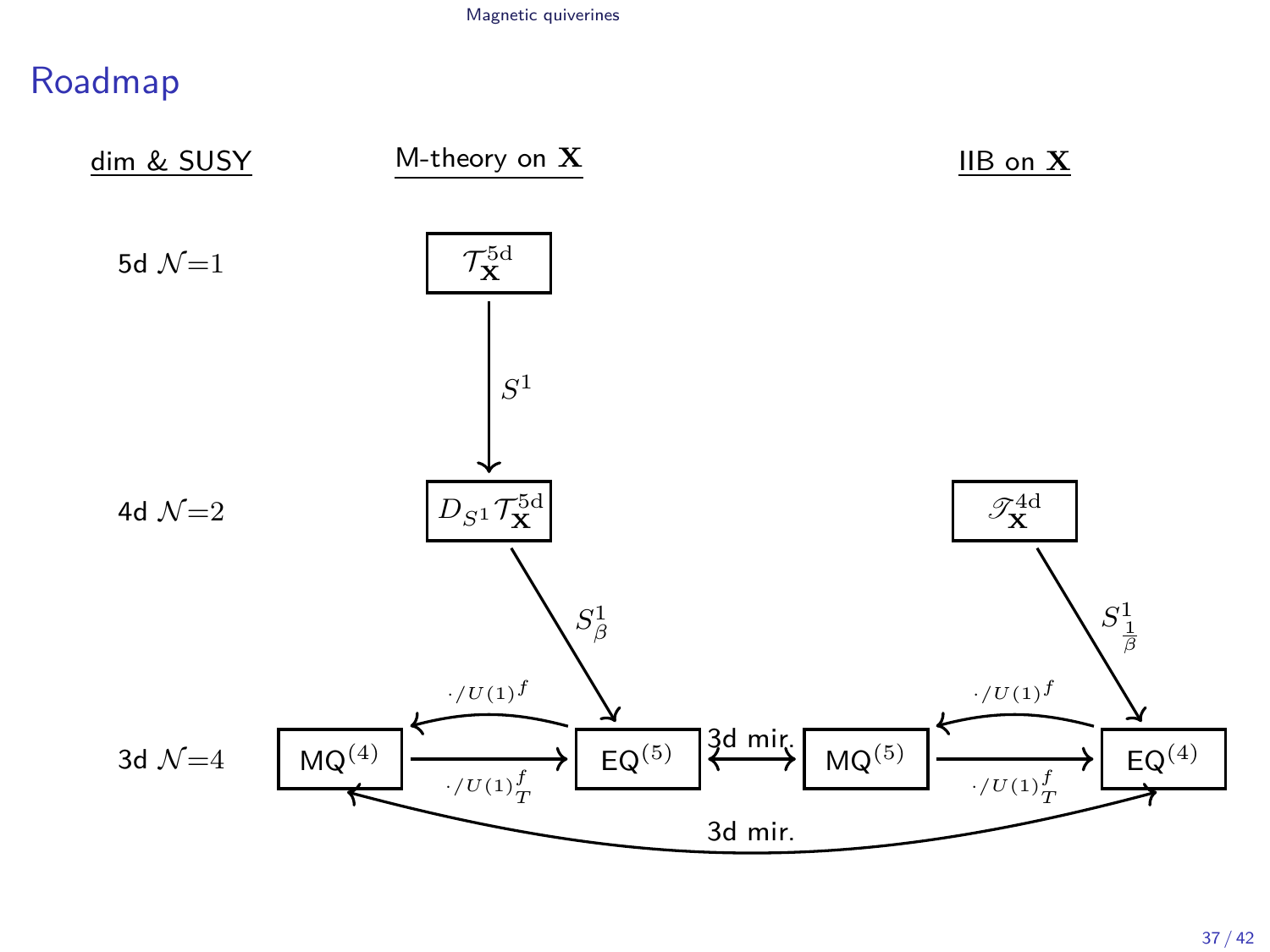## $U(1)^f$  gauging and 3d mirrors

For both  $\mathscr{T}^{\text{4d}}_{\mathbf{X}}$  and  $\mathcal{T}^{\text{5d}}_{\mathbf{X}}$ , we have an abelian flavour symmetry:

 $T_F = U(1)^f \subset G_F$ 

which is preserved on the CB. We then have background vector multiplets for *T<sup>F</sup>* that arise from:

- **F** *f* 'unpaired 3-cycles inside  $\widehat{\mathbf{X}}$  in IIB;
- **F** 'unpaired' 2-cycles inside  $\tilde{\mathbf{X}}$  in M-theory.

The magnetic quiverines (the 3d mirrors) can be obtained as a gauging of *T<sup>F</sup>* :

 $MO^{(4)} = EO^{(5)}/U(1)^f$ .  $,$   $MQ^{(5)} = EQ^{(4)}/U(1)^f$ .

This operation is reversible:  $\frac{1}{2}$  [Witten, 2003]

$$
{\sf EQ}^{(5)} = {\sf MQ}^{(4)}/U(1)_T^f\ ,\qquad\qquad {\sf EQ}^{(4)} = {\sf MQ}^{(5)}/U(1)_T^f\ .
$$

In string theory, this is T-duality.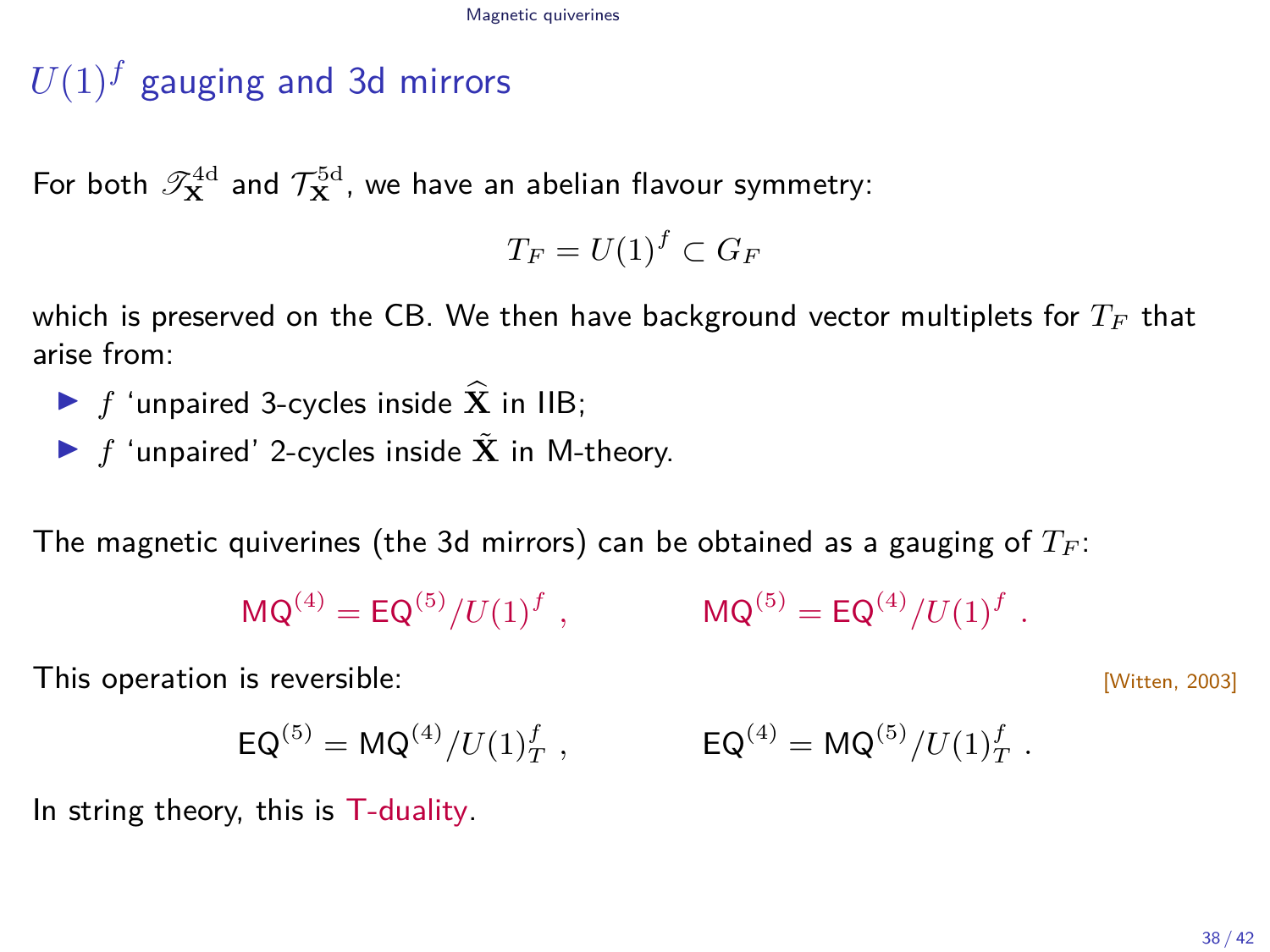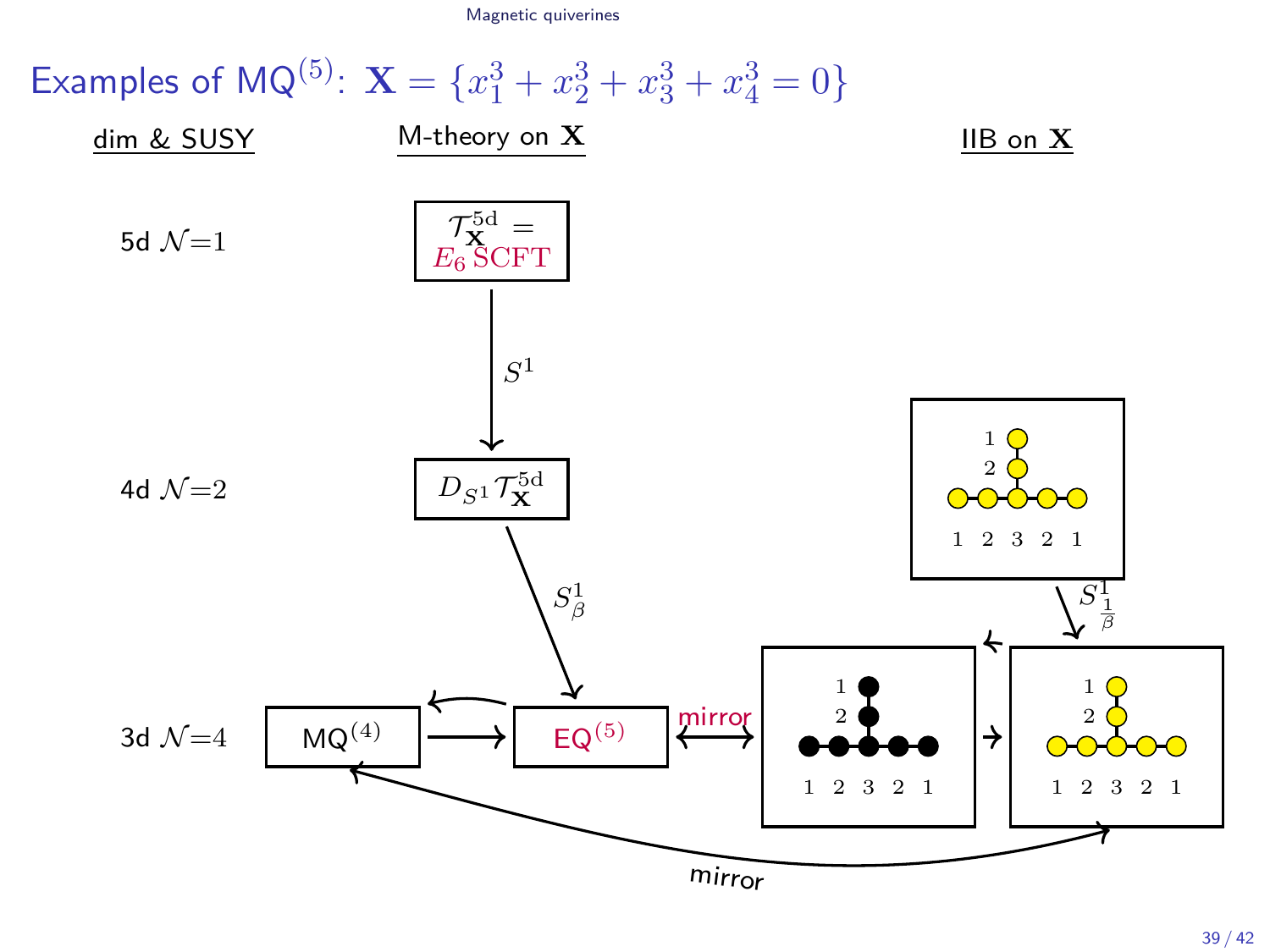# Other examples:  $D_p^b$  trinions

If the 4d SCFT  $\mathscr{T}^{\rm 4d}_{\mathbf{X}}$  is Lagrangian, this works nicely. In general, we need to work harder.

In a number of 'simple' cases so far, we can work out the '3d mirror' of  $\mathscr{T}^{\text{4d}}_{\mathbf{X}}$ .

**Example:**  $F = x_1^3 + x_2^3 + x_3^3 + x_4^4$  with  $\mathscr{T}_{\mathbf{X}}^{\text{4d}} =$ 



This has an electric quiver description in 3d, from which we obtain  $MQ^{(5)}$  (here,  $f = 0$ ):



There are subtleties in this last step...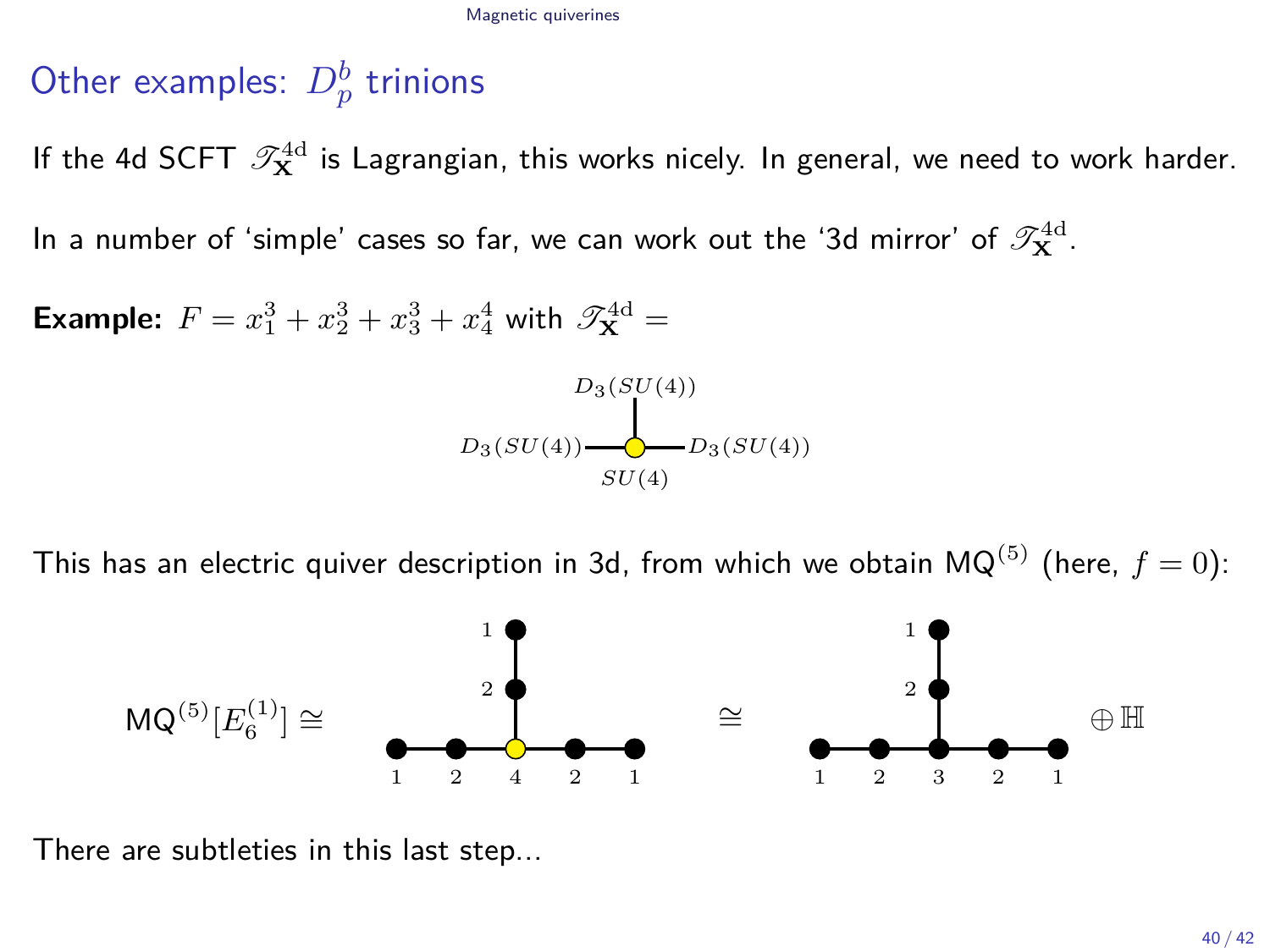<span id="page-40-0"></span>[Outlook](#page-40-0)

## **[Outlook](#page-40-0)**